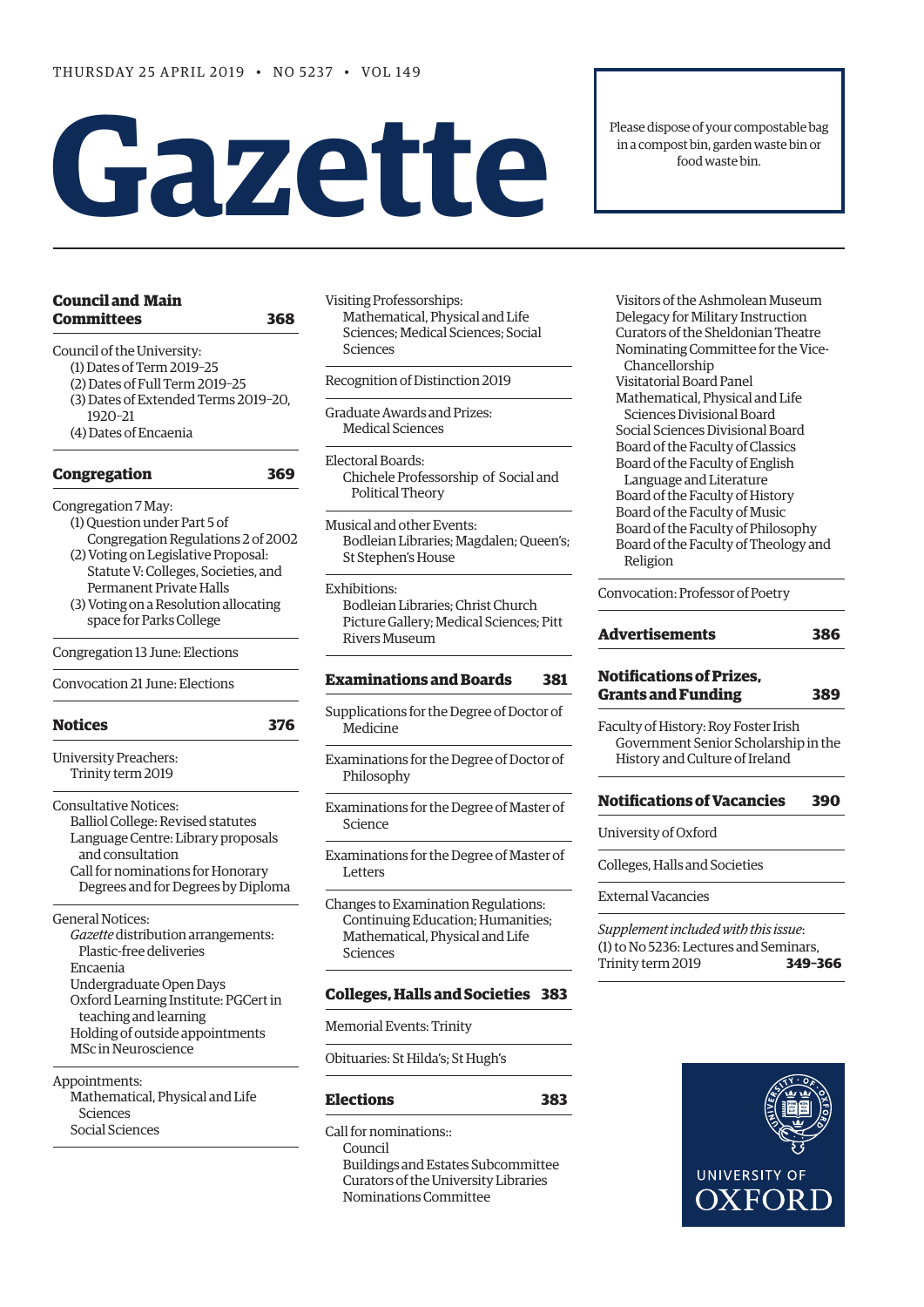## <span id="page-1-0"></span>Council and Main Committees

#### **Council of the University**

#### **(1) Dates of Term 2019–25**

MICHAELMAS TERM 2019 Tues, 1 October Tues, 17 December HILARY TERM 2020 Tues, 7 January Wed, 25 March TRINITY TERM 2020

Mon, 20 April Mon, 6 July

MICHAELMAS TERM 2020 Thurs, 1 October Thurs, 17 December

HILARY TERM 2021 Thurs, 7 January Thurs, 25 March

TRINITY TERM 2021 Tues, 20 April Tues, 6 July

*Provisional dates*

MICHAELMAS TERM 2021 Fri, 1 October Fri, 17 December

HILARY TERM 2022 Fri, 7 January Fri, 25 March

TRINITY TERM 2022 Wed, 20 April Wed, 6 July

MICHAELMAS TERM 2022 Sat, 1 October Sat, 17 December

HILARY TERM 2023 Sat, 7 January Sat, 25 March

TRINITY TERM 2023 Thurs, 20 April Thurs, 6 July

MICHAELMAS TERM 2023 Sun, 1 October Sun, 17 December

HILARY TERM 2024 Sun, 7 January Sat, 23 March

TRINITY TERM 2024 Sat, 20 April Sat, 6 July

MICHAELMAS TERM 2024 Tues, 1 October Tues, 17 December

HILARY TERM 2025 Tues, 7 January Tues, 25 March

TRINITY TERM 2025 Wed, 23 April Sun, 6 July

#### **(2) Dates of Full Term 2019–25**

The dates for reckoning Full Term 2019–20 and 2020–21 have been fixed, and the dates for reckoning Full Term 2021–25 have been fixed provisionally. The dates and provisional dates for Full Term 2019–25 are set out below:

MICHAELMAS TERM 2019 Sun, 13 October Sat, 7 December

HILARY TERM 2020 Sun, 19 January Sat, 14 March

TRINITY TERM 2020 Sun, 26 April Sat, 20 June

MICHAELMAS TERM 2020 Sun, 11 October Sat, 5 December

HILARY TERM 2021 Sun, 17 January Sat, 13 March

TRINITY TERM 2021 Sun, 25 April Sat, 19 June

*Provisional dates*

MICHAELMAS TERM 2021 Sun, 10 October Sat, 4 December

HILARY TERM 2022 Sun, 16 January Sat, 12 March

TRINITY TERM 2022 Sun, 24 April Sat, 18 June

MICHAELMAS TERM 2022 Sun, 9 October Sat, 3 December

HILARY TERM 2023 Sun, 15 January Sat, 11 March

TRINITY TERM 2023 Sun, 23 April Sat, 17 June

MICHAELMAS TERM 2023 Sun, 8 October Sat, 2 December

HILARY TERM 2024 Sun, 14 January Sat, 9 March

TRINITY TERM 2024 Sun, 21 April Sat, 15 June

MICHAELMAS TERM 2024 Sun, 13 October Sat, 7 December

HILARY TERM 2025 Sun, 19 January Sat, 15 March

TRINITY TERM 2025 Sun, 27 April Sat, 21 June

#### **(3) Dates of Extended Terms 2019–20, 1920–21**

The dates of extended terms for 2019–20 and 1920–21 for Part II candidates in Chemistry, in Materials Science, and in Molecular and Cellular Biochemistry, for the Clinical course for the Second BM, the Postgraduate Certificate in Education, and for MBA and MPP candidates are set out below:

*Honour School of Chemistry: Part II candidates in Chemistry* 

MICHAELMAS TERM 2019 Thurs, 26 September Fri, 20 December

HILARY TERM 2020 Fri, 3 January Wed, 8 April

TRINITY TERM 2020 Mon, 20 April Sat, 11 July

MICHAELMAS TERM 2020 Thurs, 24 September Tues, 22 December

HILARY TERM 2021 Tues, 5 January Wed, 31 March

TRINITY TERM 2021 Mon, 12 April Sat, 10 July

*Part II candidates in Materials Science [4thyear MEng students in Materials Science]* 

MICHAELMAS TERM 2019 Fri, 13 September Sat, 14 December

HILARY TERM 2020 Fri, 10 January Sat, 4 April

TRINITY TERM 2020 Fri, 17 April Sat, 4 July

MICHAELMAS TERM 2020 Fri, 11 September Sat, 12 December

HILARY TERM 2021 Fri, 8 January Sat, 27 March

TRINITY TERM 2021 Fri, 9 April Sat, 3 July

*Part II candidates in Molecular and Cellular Biochemistry* 

MICHAELMAS TERM 2019 Fri, 20 September Sat, 14 December

MICHAELMAS TERM 2020 Fri, 18 September Sat, 12 December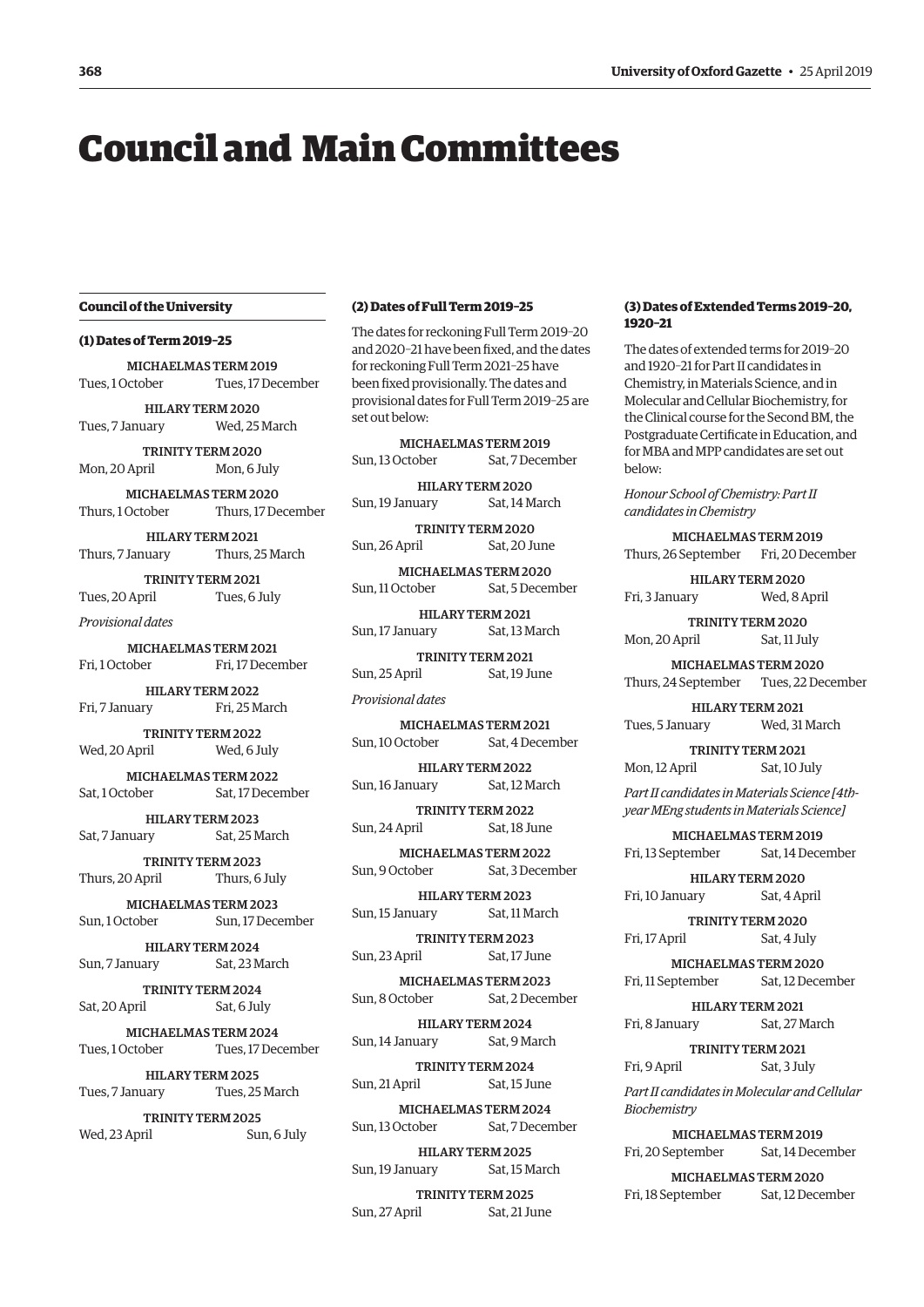## Congregation

#### <span id="page-2-0"></span>*Clinical course for the Second BM*

#### **First year**

MICHAELMAS TERM 2019 Mon, 2 September Fri, 20 December

HILARY TERM 2020 Mon, 6 January Thurs, 9 April

TRINITY TERM 2020 Tues, 14 April Fri, 19 June

**Second Year**

MICHAELMAS TERM 2019 Mon, 8 July Fri, 20 December

HILARY TERM 2020 Mon, 6 January Thurs, 9 April

TRINITY TERM 2020 Tues, 14 April Fri, 19 June

#### **Third Year**

MICHAELMAS TERM 2019 (a) Mon, 1 July Fri, 6 September

Mon, 30 September Fri, 20 December

#### **OR**

| (b) Mon, 1 July                     | Fri, 20 September |
|-------------------------------------|-------------------|
| Fri, 20 December<br>Mon. 14 October |                   |

HILARY TERM 2020 Mon, 6 January Thurs, 9 April

TRINITY TERM 2020 Tues, 14 April Fri, 3 July

*Postgraduate Certificate in Education* 

MICHAELMAS TERM 2019 Mon, 16 September Fri, 13 December

|                | <b>HILARY TERM 2020</b> |
|----------------|-------------------------|
| Mon, 6 January | Sat, 4 April            |

TRINITY TERM 2020 Mon, 20 April Fri, 26 June

*Provisional dates for 2020–21 not yet available.*

Mon, 27 April Fri, 3 July

#### *MBA candidates*

| <b>MICHAELMAS TERM 2019</b>                         |                  |  |
|-----------------------------------------------------|------------------|--|
| Mon, 23 September                                   | Fri, 20 December |  |
| HILARY TERM 2020<br>Fri, 3 April<br>Mon, 13 January |                  |  |
| <b>TRINITY TERM 2020</b>                            |                  |  |

LONG VACATION 2020 Mon, 6 July Fri, 4 September

#### SEPTEMBER SESSION Mon, 7 September Sat, 12 September

*The above dates are provisional and subject to minor* 

*changes. Please contact the departmental administrator for further information.*

#### *Master in Public Policy (MPP) Candidates*

MICHAELMAS TERM 2019 Mon, 30 September Fri, 20 December\*

HILARY TERM 2020 Mon, 13 January Fri, 20 March<sup>\*</sup>

TRINITY TERM 2020 Mon, 20 April Fri, 19 June\*

SUMMER PROJECT 2020\*\* Sat, 20 June Tues, 1 September\*

MICHAELMAS TERM 2020 Mon, 28 September Fri, 18 December

HILARY TERM 2021 Mon, 11 January Fri, 19 March

TRINITY TERM 2021 Mon, 19 April Fri, 18 June

SUMMER PROJECT 2021\*\* Sat, 19 June Wed, 1 September

\*Some summative assessments may be due after these dates – please check the MPP handbook for details.

\*\* 6 weeks between these dates.

*The above dates are provisional and subject to minor changes. Please contact the departmental administrator for further information.*

#### **(4) Dates of Encaenia**

| 2019              | Wed, 26 June |
|-------------------|--------------|
| 2020              | Wed, 24 June |
| 2021              | Wed, 23 June |
| Provisional Dates |              |
| 2022              | Wed, 22 June |
| 2023              | Wed, 21 June |
| 2024              | Wed, 20 June |
| 2025              | Wed, 25 June |
|                   |              |

#### **Divisional and Faculty Boards**

For changes in regulations for examinations see ['Examinations and Boards'](#page-15-0) below.

#### **Congregation** 7 May

A meeting will be held at 2pm on 7 May in the Sheldonian Theatre for the reading of the reply to the question made under Part 5 of Congregation Regulations 2 of 2002 at (1) below, and to put formally the legislative proposal at (2) and the resolution at (3) below to Congregation.

Members of Congregation are reminded that any two members may, not later than **noon on 29 April**, give notice in writing to the Registrar that they wish to oppose or amend the legislative proposal at (2) below or the resolution at (3) below (see the note on the conduct of business in Congregation below). If no notice of opposition or amendment has been received in advance of the meeting, it may not be necessary to proceed to a vote on the legislative proposal or the resolution. If, having taken into account the speeches at the meeting, the Vice-Chancellor considers that a consensus may have been reached, she may announce that, in her opinion, the legislative proposal or resolution is accepted or rejected as the case may be. If, however, six members of Congregation rise in their places (for example, if they disagree), a vote will be taken. If a vote is taken at the meeting, the Vice-Chancellor and the Proctors have determined that this will take place by paper ballot.

Further information on the practical arrangements will be published in due course.

#### **(1) Question under Part 5 of Congregation Regulations 2 of 2002**

The replies, which appear under each question below, have been approved by Council.

Two members of Congregation (Peter P Edwards, St Catherine's; Duncan Robertson, St Catherine's) to ask Council: 'Will Council present to Congregation before (a) inviting it to create "Parks College" as a new Society of the University under Statute V (6) or (b) asking it to approve under Statute XVI, A,4 the allocation to "Parks College" of the Radcliffe Science Library or space within that building or any other sites a full Report on the following: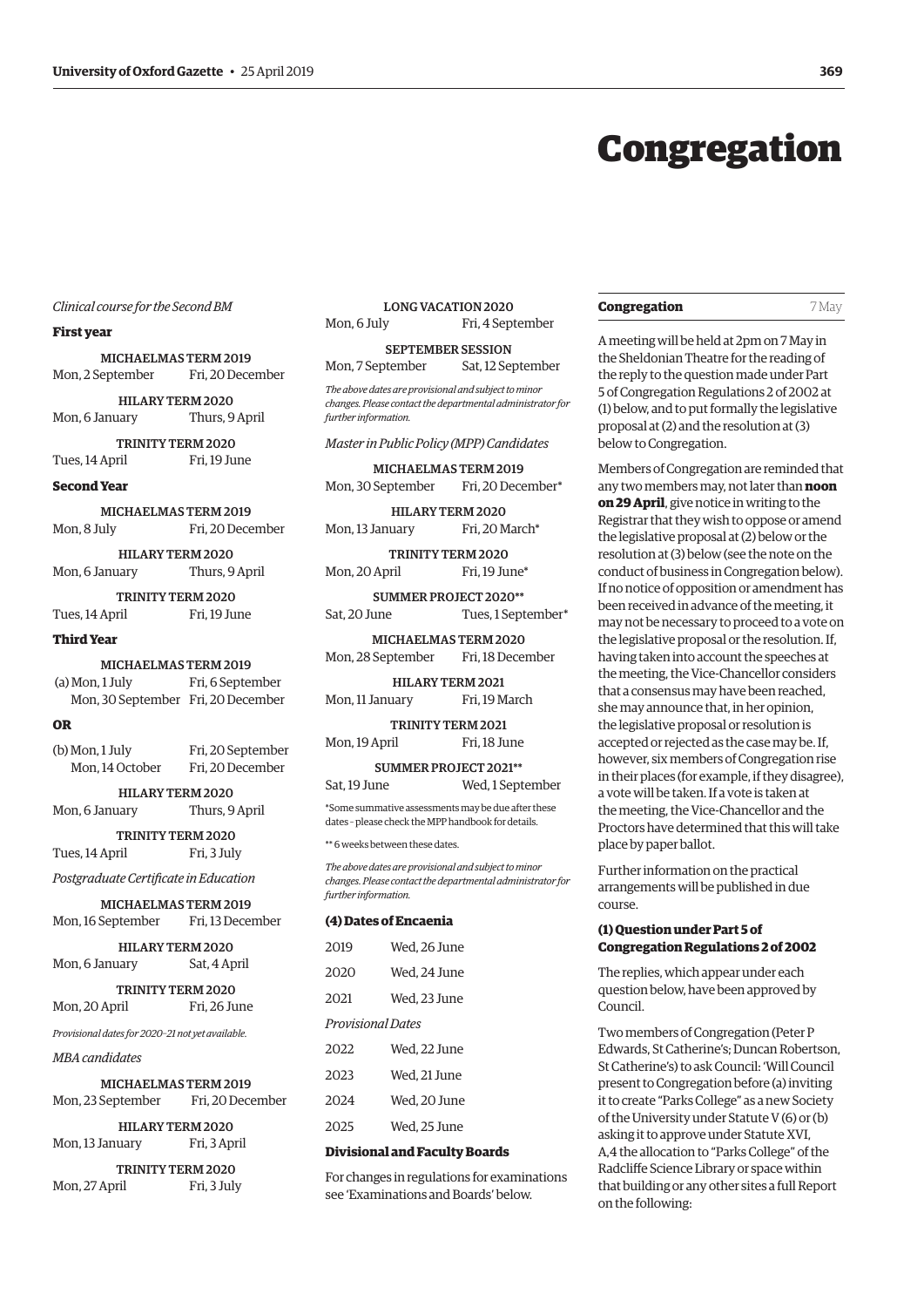<span id="page-3-0"></span>(i) Given that it is usual to publish a Consultative Notice<sup>1</sup> on matters affecting departments of the University, Colleges and Halls, that such a Notice was published during the framing of the current Strategic Plan, and a further such Notice was published in the *Gazette* of 14 February by the IT Committee 'following the publication of the University's Strategic Plan 2018–23', why was no such Consultative Notice published before the press was informed on 7 December of the proposal to create what is currently called "Parks College"?'

*Reply*: The Strategic Plan 2018–23, approved by Congregation on 30 October 2018, sets out the University's aims and priorities for the period covered by the Plan, including in the Education theme 'the establishment of at least one new graduate college' by 2023. Those aims and priorities were the subject of consultation over two academic terms, both online and in a series of open meetings, culminating in a meeting of Congregation in October 2018. It is not intended to publish consultative notices on every step that will be taken to implement the Strategic Plan 2018–23. The announcement of the initial proposals for Parks College was contained in *Blueprint Bulletin* emailed to all staff, and published on the staff news website on 7 December 2018<sup>2</sup> on the basis that plans for the new society and the allocation of space would subsequently be put to Congregation for approval. In advance of this, a series of question and answer sessions were held in March and three Focus Groups are being held in April and at the beginning of May. However, in this instance it is acknowledged that publishing a formal notice in the *Gazette* in addition to the other communications might have been helpful to inform Congregation of the developing plans at an early stage.

'(ii) Given that a Strategic Plan Programme Board has been set up chaired by the Vice-Chancellor, will Regulations be created for its governance and will its membership, Agenda and Minutes be published?<sup>3</sup>

(iii) To what authority in the University is the Strategic Plan Programme Board immediately answerable, and what powers have been delegated to it and by what authority?'

*Reply*: The terms of reference and membership of the Strategic Plan Programme Board were published on the Council website following Council's meeting of 29 October 2018<sup>4</sup> and are as follows.

#### '**Terms of reference**

The [Strategic Plan] Programme Board will assume collective responsibility for implementation of the Strategic Plan 2018– 23, and will consider, and report regularly (normally at least once per term during 2018/19) to PRAC, on the following:

(a) Updates from Responsible Officers on action plans for implementation of Priorities set out in the Plan;

(b) The resources necessary to achieve the action plans and timelines for delivery;

(c) Where necessary, the order of precedence among competing Priorities and calls for resources;

(d) The development of Key Performance Indicators and targets against which to measure progress in delivery of the Plan.

#### **Membership**

*Chair*

• Vice-Chancellor

#### *Pro-Vice-Chancellors*

- Pro-Vice-Chancellor (Planning and Resources)
- Pro-Vice-Chancellor (Education)
- Pro-Vice-Chancellor (Research)
- Pro-Vice-Chancellor (Innovation)
- Pro-Vice-Chancellor (Development and External Affairs)
- Pro-Vice-Chancellor (People and GLAM)

#### *Heads of Division*

- Head of Humanities Division
- Head of MPLS Division
- Head of Medical Sciences Division
- Head of Social Sciences Division

#### *Head of House*

• Warden of New College

#### *Officers*

- Registrar
- Director of Finance
- Director of Planning and Council Secretariat'

It has subsequently been agreed that one of the Proctors or the Assessor, as may be agreed between them, shall also be a member.

As set out in the terms of reference above, the Strategic Plan Programme Board reports to the Planning and Resource Allocation Committee, which has, under Regulation 5.4 (1) of Part 5 of Council Regulations 15 of 2002, the responsibility of reporting annually to Council on the implementation of the Strategic Plan<sup>5</sup>. The Strategic Plan Programme Board is a temporary committee established by Council under section 24–26 of Statute VI and as such it is not set up by regulation. Its agendas and minutes will not be published but, subject to considerations of confidentiality, its reports to Council may from time to time be published on Council's website in accordance with Council's Standing Orders<sup>6</sup>, for example the report of the meetings of the Strategic Plan Programme Board held on 17 October and

1 List of Consultative Notices published in the 2018-19 [academic year https://gazette.web.ox.ac.uk/general-](https://gazette.web.ox.ac.uk/general-consultative-notices-2018-19)

consultative-notices-2018-19

6 [www.council.ox.ac.uk/sites/default/files/council/](http://www.council.ox.ac.uk/sites/default/files/council/documents/media/2018-19_council_standing_orders.pdf) [documents/media/2018-19\\_council\\_standing\\_orders.pdf](http://www.council.ox.ac.uk/sites/default/files/council/documents/media/2018-19_council_standing_orders.pdf)

<sup>5</sup> [www.admin.ox.ac.uk/statutes/regulations/520-122t.](http://www.admin.ox.ac.uk/statutes/regulations/520-122t.shtml) [shtml](http://www.admin.ox.ac.uk/statutes/regulations/520-122t.shtml)

<sup>2</sup> [www.ox.ac.uk/staff/news-listing/2018-12-07-oxford](http://www.ox.ac.uk/staff/news-listing/2018-12-07-oxford-unveils-plans-new-graduate-college)[unveils-plans-new-graduate-college](http://www.ox.ac.uk/staff/news-listing/2018-12-07-oxford-unveils-plans-new-graduate-college)

<sup>3</sup> [www.ox.ac.uk/about/organisation/strategic-plan-2018-23](http://www.ox.ac.uk/about/organisation/strategic-plan-2018-23)

<sup>4</sup> Paper C(18)12[0www.council.ox.ac.uk/system/files/](http://www.council.ox.ac.uk/system/files/council/documents/media/c18120w.pdf) [council/documents/media/c18120w.pdf](http://www.council.ox.ac.uk/system/files/council/documents/media/c18120w.pdf) (requires single sign-on)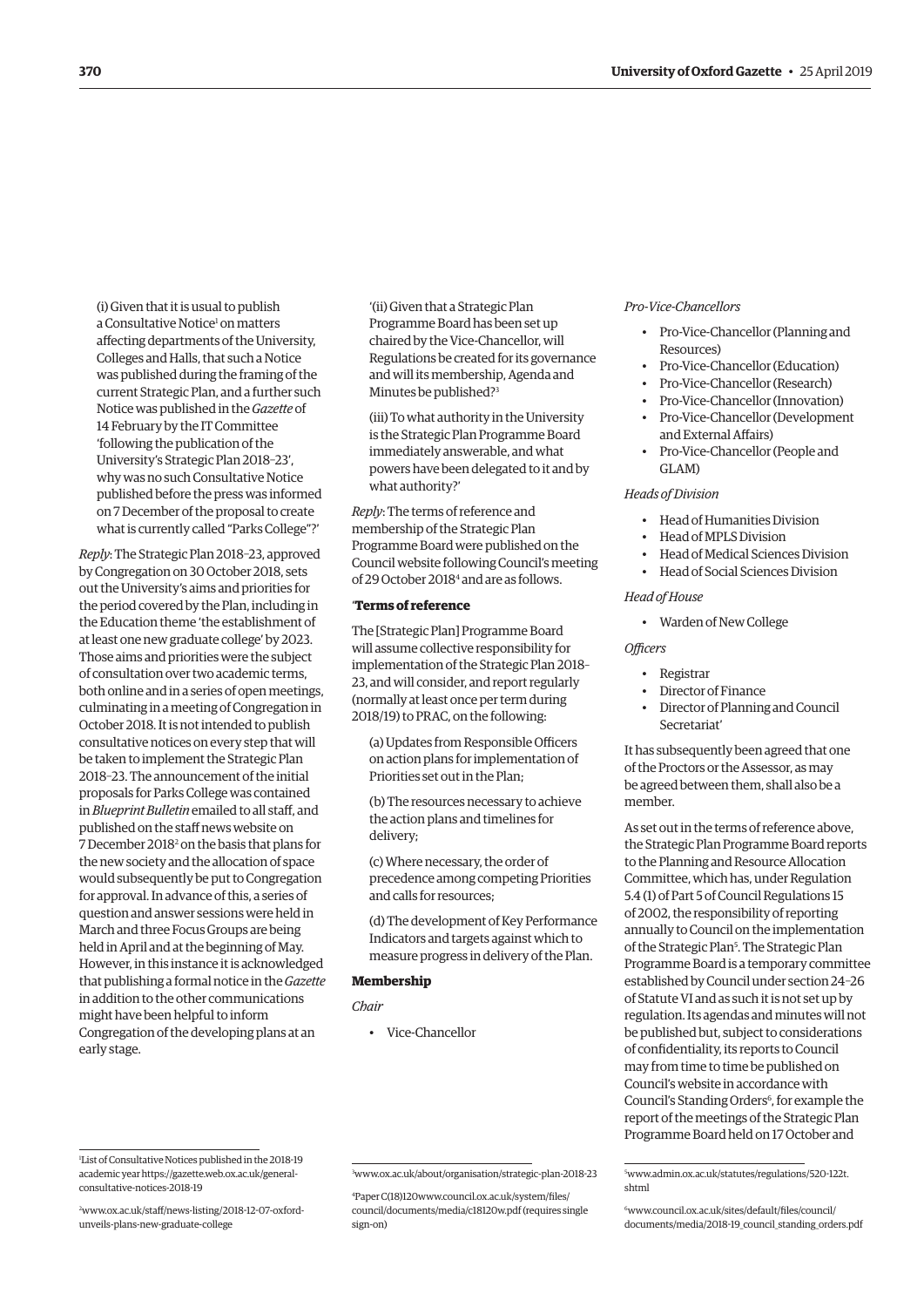29 November 2018 published on the Council website following Council's meeting on 4 February 20197 .

'(iv) Given that a Project Board has been set up for "Parks College", will its membership and remit be published, and also its Agenda and Minutes?

(v) To what authority in the University is the Project Board immediately answerable, and what powers have been delegated to it and by what authority?'

*Reply*: A Programme Board has been set up for Parks College, which oversees the project and provides sign-off at key stages. Its membership has been published on the Parks College website, www.ox.ac.uk/ about/organisation/future-projects-parks[college/project-governance \(requires single](www.ox.ac.uk/about/organisation/future-projects-parks-college/project-governance)  sign-on), and is at the time of writing as follows.

- Professor Lionel Tarassenko, Head of the Department of Engineering Science (Chair)
- Professor Anne Trefethen, Pro-Vice-Chancellor (People & GLAM)
- Professor E J Milner-Gulland, Tasso Leventis Professor of Biodiversity
- Professor Matthew Freeman, Head of the Sir William Dunn School of Pathology
- Professor Jane Langdale, Professor of Plant Development (Department of Plant Sciences)
- Dr Paul Martin, Associate Head (Education), Social Sciences Division
- Representative for the Humanities Division – to be confirmed
- Richard Ovenden, Bodley's Librarian
- One of the Proctors or the Assessor, as may be agreed between them
- Catriona Cannon, Deputy Librarian, Bodleian Libraries
- Janet Stott, Deputy Director, Museum of Natural History
- Allison D'Ambrosia, VP Graduates, Oxford SU
- Liesl Elder, Chief Development Officer, Development Office
- Chris Carrington, Director of Capital Projects, Estates Services
- Dr Joanna Rhodes, Head of Finance and Administration, Department of Engineering Science
- Dr Stuart Wilkinson, Head of the Knowledge Exchange and Impact Team, Research Services
- Dr Nigel Berry, Senior Assistant Registrar (Governance), Planning and Council Secretariat
- Robert Bough, Solicitor, Legal Services Office
- Susannah Wintersgill, Director of Communications and Marketing (GLAM) (to 10 April 2019)
- Alison Stibbe (from 10 April 2019)
- Jeremy Sims, MPLS Division Financial Controller

The composition of the Programme Board was reported to Council at its meeting on 4 February 2019 and published on the Council website following that meeting<sup>8</sup>. In common with all projects included within the Strategic Capital Programme, the Programme Board reports up to Council through Strategic Capital Steering Group and Finance Committee for financial approval, and through Buildings and Estates Sub-committee and Planning and Resource Allocation Committee for delivery oversight. In common with other capital programme boards, its agendas and minutes are not published. The Programme Board is also advised by the Executive Steering/Advisory Group consisting of the Vice-Chancellor, Pro-Vice-Chancellors with portfolio and the Registrar.

'(vi) The costings to the University of the proposed major rebuilding and 'reconfiguration' work on the Radcliffe Science Library, Abbot's Kitchen and space currently occupied by Inorganic Chemistry or alternative spaces being considered for allocation to "Parks College"?'

*Reply*: This is set out in Section 5 of the explanatory note to the Legislative Proposal published as item (2) below:

'The proposed financial envelope for the Parks College project incorporates two other projects planned previously. These are:

- a £15.8m project to redevelop the RSL, the notional envelope for which comprised £10.8m from University funds and £5m secured from philanthropy; and
- the purchase and refurbishment of Farndon Court, for which funding of £10.3m had previously been approved.

The additional elements are:

- the extension of the RSL redevelopment to encompass the Abbot's Kitchen, Inorganic Chemistry Laboratory (ICL) and connecting space, with an associated increase in project costs for the central site from £15.8m to £24m fully funded by the University; and
- £3m to cover the operational deficit of Parks College until 2024/25 when it is expected to break even.

Council, on the recommendation of Finance Committee, has further agreed that the overall envelope should be increased from the £37.3m set out above to £40m. The additional £2.7m would be held as a contingency under the control of Finance Committee. This is in recognition of the risks highlighted with regard to the £24m project estimate, the need to secure endowment and donations and the possibility of the operational budget needing to absorb unknown or unexpected costs.

The redevelopment of accommodation in Wellington Square is a separate project.'

'(vii) The calculated cost to the University of the first and second years of running "Parks College''.'

*Reply*: The £3m referred to in the answer to (vi) above includes a sum of £1.057m for the years 2019/20 and 2020/21.

'(viii) The location and scale of additional graduate student accommodation needed for the students of the new Society.'

*Reply*: The space allocation at item (3) below provides for the allocation of 157 units of

<sup>7</sup> Paper C(19)16[8www.council.ox.ac.uk/system/files/](http://www.council.ox.ac.uk/system/files/council/documents/media/c19168w.pdf) [council/documents/media/c19168w.pdf](http://www.council.ox.ac.uk/system/files/council/documents/media/c19168w.pdf) (requires single sign-on)

<sup>8</sup> Paper C(19)163 [www.council.ox.ac.uk/system/files/](http://www.council.ox.ac.uk/system/files/council/documents/media/c19163w.pdf) [council/documents/media/c19163w.pdf](http://www.council.ox.ac.uk/system/files/council/documents/media/c19163w.pdf) (requires single sign-on)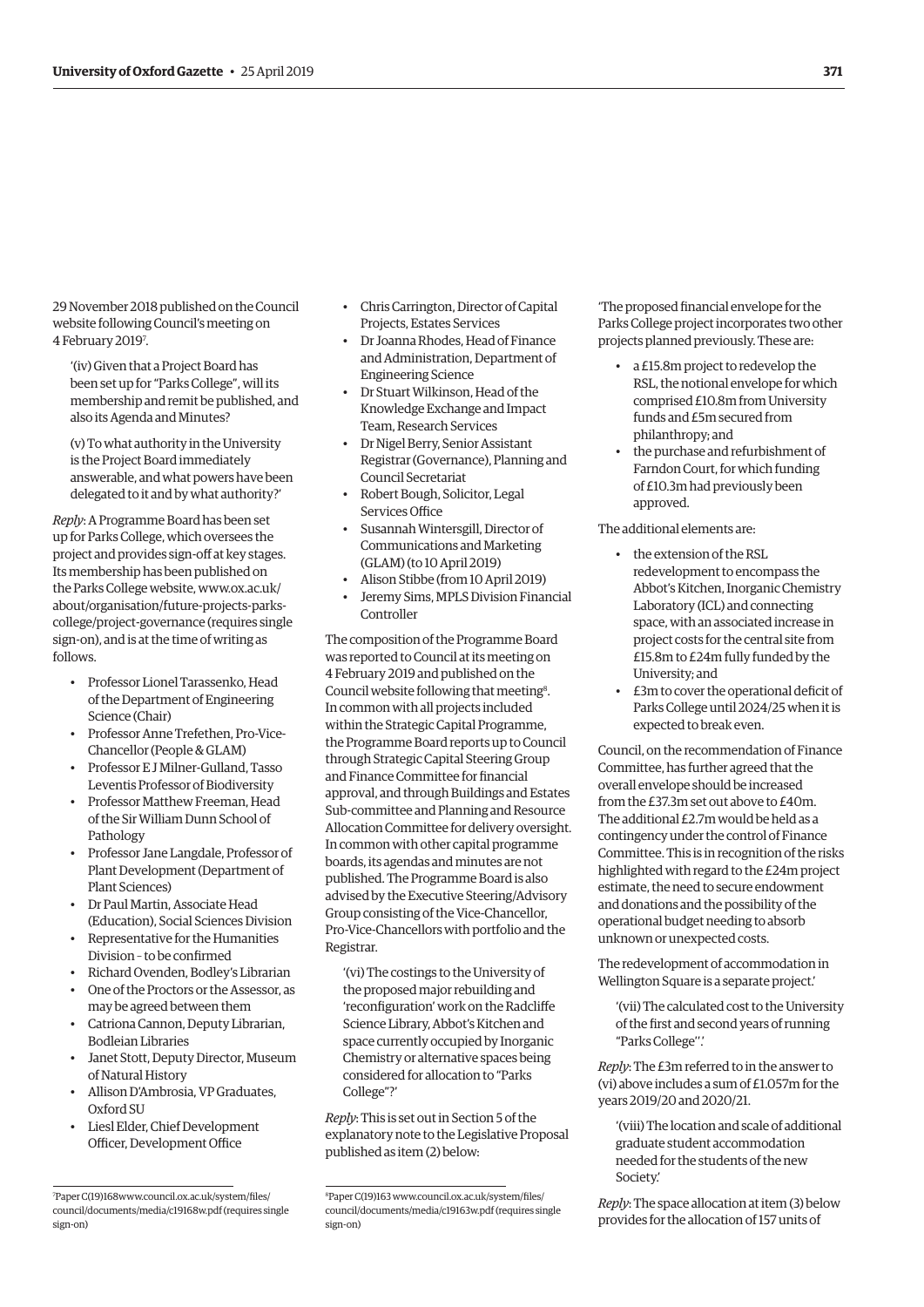<span id="page-5-0"></span>graduate accommodation to Parks College in Farndon Court and the redeveloped Wellington Square. Further consideration will be given to the accommodation needs of Parks College as its student numbers increase.

'(ix) Any proposed revisions of Statute XII and dependent Regulations to clarify the rights of academic and academicrelated staff in the Society, under the procedures affecting their employment.'

*Reply*: Official Fellows of the society will be elected from among those already holding University contracts of employment and will not be employed by the society. Those employed by the society ie the President and college officers, will be employees of the University, on Chancellor, Masters and Scholars contracts, with all the rights of other employees of the University and subject to the same statutes, regulations, policies and procedures. No revisions to Statute XII or dependent regulations are deemed necessary. Regulation 10 of the proposed Regulations for Parks College allows for the appointment of an alternate when required for the proper operation of the statutes, regulations, policies and procedures, as follows:

'10. Parks College shall be subject to all the statutes, regulations, policies and procedures of the University as they may be from time to time, unless those statutes, regulations, policies or procedures specifically state otherwise. Any powers or duties afforded to a Head of department by statute, regulation, policy or procedure shall fall to the President or their nominee. Where a statute, regulation, policy or procedure specifies an action or role to be carried out by a particular officer that does not exist in or for Parks College, the Registrar shall appoint an alternate on behalf of Council.'

#### **(2) Voting on Legislative Proposal: Statute V: Colleges, Societies, and Permanent Private Halls**

#### *Explanatory Note*

The case for a new graduate society/college was made in the University's 5-year Strategic Plan (2018–23), reflecting the ambition to increase postgraduate taught (PGT) student intake by up to 450 a year and postgraduate research (PGR) student intake by up to 400 a year, while maintaining quality (Education Priority 5). Such an ambition cannot be realised without the creation of at least one new graduate society/college. The creation of a new society would enable growth in the number of postgraduate students, without upsetting the balance between undergraduate and postgraduate student

numbers in mixed colleges or imposing unrealistic targets for growth in the existing graduate colleges. It is now proposed to establish a new society, initially to be known as Parks College ('the society'), co-located with the Radcliffe Science Library in Parks Road.

#### *1. Academic vision for Parks College*

Much of 21st-century research is interdisciplinary, and some of the most exciting research takes place at the boundary between two or more disciplines. In most cases, this occurs as a result of experts from each discipline coming together and working collaboratively on topics of joint interest.

Parks College will have a special focus on cross-disciplinary interaction, with a series of regular events designed to promote the ethos and practice of interdisciplinary exchange. The intention is to build a collaborative research and social community whose members embrace the opportunity to interact with fellow students and researchers beyond the boundaries of their own disciplines.

Parks College will provide an environment for interactions between researchers from the four academic divisions. The initial themes for the society's interdisciplinary research clusters will be Artificial Intelligence and Machine Learning; Environmental Change; and Cellular Life. All these themes provide exciting opportunities for participation by researchers from all four divisions. Other themes will be introduced as the Parks College Fellowship grows. Once there is a full complement of graduate students, it is anticipated that the society will have six to eight interdisciplinary clusters. The society will appoint as Official Fellows champions for each of its clusters.

The vision for Parks College draws on the oldest Oxford tradition of a place where teachers and their students share together in college life. The teachers (Official Fellows) will be Research Professors (RSIVs) or Associate Professors/Senior Research Fellows (grades 9 and 10), who do not currently have a college fellowship. Early-career postdoctoral researchers will be Research Fellows of the society, and Associate Fellows will bring fresh perspectives from other parts of the University and outside. The students will be postgraduate research students working on the major themes addressed by the society, for whom interaction with other researchers in the society will be mutually beneficial. Over time there will also be a significant number of postgraduate taught students,

whose courses address topics directly or indirectly related to the society's major themes.

#### *2. Research clusters*

The initial research themes of Parks College – Artificial Intelligence and Machine Learning; Environmental Change; and Cellular Life – have natural synergies, enabling cross-cutting insights and research collaborations to emerge. Oxford is one of the world's leading centres for Artificial Intelligence and Machine Learning research, addressing problems of global significance. The society will also bring together researchers working on many aspects of the drivers and impacts of, and responses to, global environmental change. Recent initiatives in South Parks Road to integrate physical and life sciences make Oxford a world leader in interdisciplinary approaches to understanding the fundamental cellular mechanisms of life.

The University already has many existing interdisciplinary programmes and lecture series, together with research centres such as TORCH and the Oxford Martin School. The society will find synergies with such existing activities, not compete with them, and will look for opportunities to add value to Oxford's rich portfolio of interdisciplinary activities.

#### *3. Composition of Parks College*

Subject to the approval by Congregation of the establishment of the society, Council has appointed Professor Lionel Tarassenko as the first head of house (President) of Parks College.

The Official Fellows of the society will be Research Professors (RSIVs) or Associate Professors/Senior Research Fellows (grades 9 and 10), who do not currently have a college fellowship. They will be expected to organise at least one interdisciplinary seminar series or reading group each term. It is envisaged that there will be up to 40 Official Fellows in the steady state. Postdocs and University Research Fellows with relevant research interests will be appointed as Research Fellows of the society. Associate Fellows who hold relevant internal or external non-academic appointments will also be appointed, helping enrich the intellectual life of the society. There will be a professional Bursar and a professional Senior Tutor who will be members of Governing Body.

The student body will initially comprise PGR students working on the major themes addressed by the society, for whom interaction with other researchers in the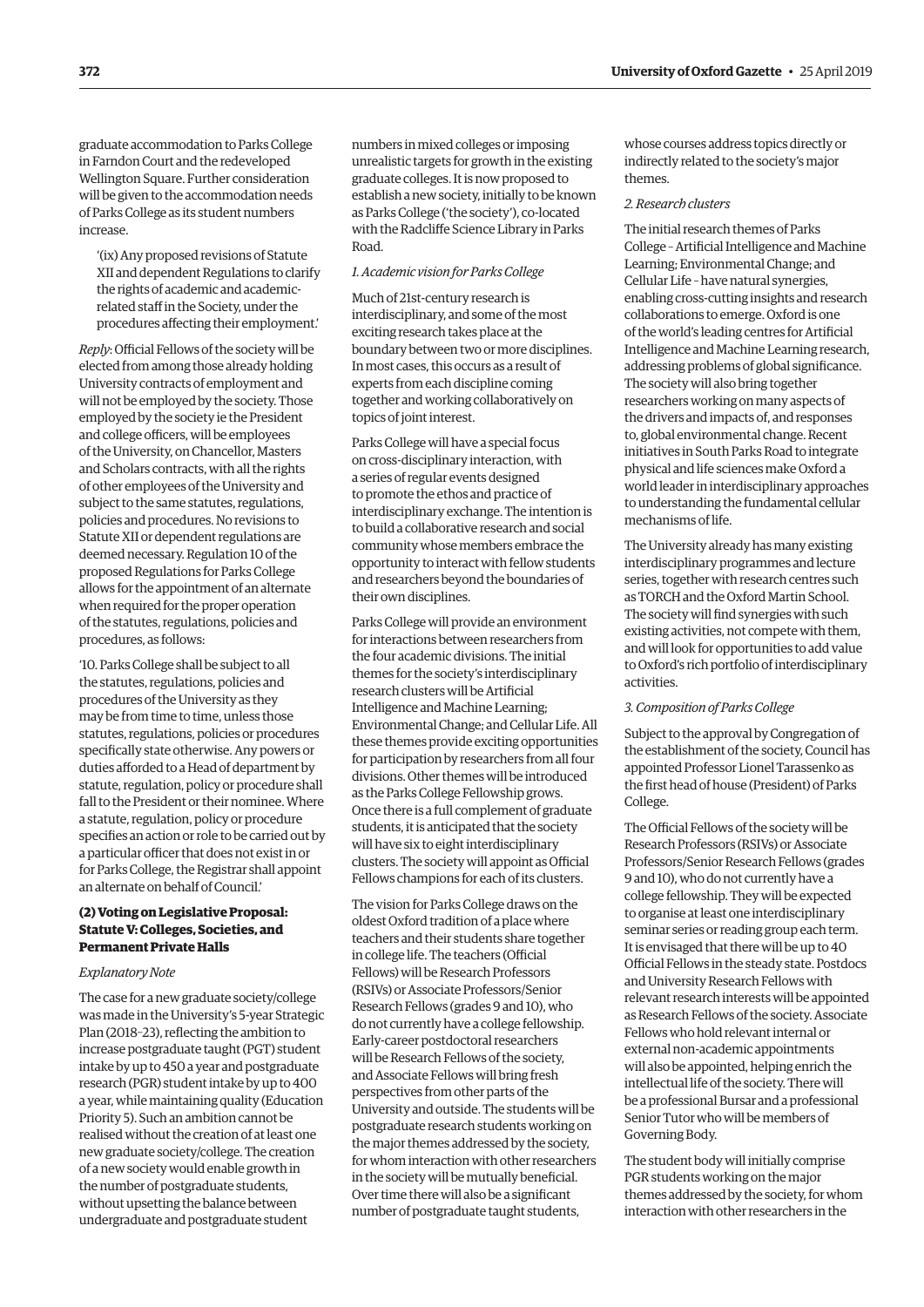society will be mutually beneficial. From Year 2, the society will admit both PGR and PGT students, whose courses address topics which are directly or indirectly related to the society's interdisciplinary themes. The intention is for the society to have 500 students when in steady state.

It is not proposed to take Parks College Fellows and graduate students away from their research laboratories or departments. The aim instead is for the society to function as a hub for interdisciplinary exchanges, mainly at lunchtime and in the late afternoon/early evening.

#### *4. Space for Parks College*

If Congregation approves this legislative proposal, the associated resolution on Congregation's agenda proposes the allocation of the following spaces to Parks College.

For the main site: the Worthington and Jackson buildings, housing the Radcliffe Science Library (RSL) and the museums store (subject to the negotiation of a space-sharing agreement between Parks College and Gardens, Libraries and Museums (GLAM)), and the Abbot's Kitchen, western wing of the Inorganic Chemistry Teaching Labs and connecting space (subject to Estates Services working in consultation with the Department of Chemistry to identify alternative space to accommodate the Centre for Doctoral Training (CDT) programmes and other relevant occupants of the space as soon as possible with the agreement that, if needed, the CDT programmes can occupy space in the Inorganic Chemistry Laboratory until April 2021).

For student accommodation: in Farndon Court and Wellington Square, a total of 157 units of graduate accommodation.

#### *The main site*

Siting the society in the historic Worthington and Jackson buildings of the RSL in the heart of the University Science Area means that scholars and students can benefit from an academically appropriate and convenient hub close to their departments and research labs, where they can come together to engage in study, discussions, seminars, workshops, reading groups and social activities.

These buildings will continue to house the Radcliffe Science Library. Plans had already been put forward by GLAM to refurbish and revitalise the RSL building in order to improve the library facilities, provide muchneeded space for the preservation of the

museum collections and support research and teaching with them, and facilitate public engagement with research. Integrating the RSL redevelopment plans with the proposals for Parks College will ensure that all these objectives can be met, and bring mutual benefit.

Library readers will enjoy facilities that better meet the needs of 21st-century science in a refurbished building; Parks College members will benefit from an on-site library run by specialist subject librarians and a museum collections centre offering access to some of the world's most significant collections; and Bodleian and museum staff will be able to establish closer working partnerships with researchers and graduate students on areas such as open science, public engagement with research, open access and research data management.

Parks College will outsource its library provision to the Bodleian. The redeveloped science library, which will be run by Bodleian staff and remain open to all University members and other registered Bodleian readers on the same basis as all Bodleian Libraries services, will provide dedicated spaces for informal and formal study, and a wide range of services and resources. The role of a science library until well into the latter part of the 20th century was to provide access to print books and journals. Now the changing needs of students and researchers in the sciences means that a 21st-century library requires a greater range of services, including high-bandwidth Wi-Fi, electronic access to journals and research monographs, technology-assisted seminar and conference rooms, and quiet study space. These services and their associated spaces will be integrated with the plans for Parks College. The aim is to improve the usability, comfort, quality and layout of the library, creating an accessible and modern space, which exploits new technology and facilitates the use of digital resources and access to science specialist library staff.

The museum collections centre will be integrated within the plans to facilitate collections-based teaching, research and engagement and to provide for the storage of the University collections. The proposals to create a high-quality museum object store for the University's collections in Levels 1 and 2 of the RSL will go ahead as originally planned.

Within Parks College there will be fresh spaces for communal dining, collaboration, exhibitions and public events. The western wing of the Inorganic Chemistry Laboratory has been identified as a potential space for

the dining hall. This would act as the social hub of the society, providing a collegial space in which students, postdocs and academic staff can engage in discussion and attend guest lectures. During the day, it is envisaged that an area within the dining hall will be configured as a café venue for Parks College members and their guests to hold informal discussions and meetings. The GLAM staff working on the RSL site will be able to use the café facilities on the same basis as the members of Parks College.

The principle of re-configurability will be applied to as much of the space as possible so that both the society and the science library may make optimal use of the building throughout the academic year.

To ensure that these mutual benefits are realised, a space-sharing agreement between Parks College and GLAM is to be negotiated, and the allocation of the Worthington and Jackson buildings is conditional upon agreement being reached. Since this agreement will be between two parts of the University (as opposed to two distinct legal entities) it will not bind at law, but the University will ensure that the effect of the agreement is in practical terms binding on Parks College and GLAM.

Completion of the redevelopment of the RSL building, including the new science library and museum collections centre, is provisionally scheduled for June 2021. The redevelopment of the western wing of the Inorganic Chemistry Laboratory, Abbot's Kitchen and connecting spaces will follow, with completion provisionally scheduled for June 2022. As the proposed dining hall is not scheduled for completion until just before the start of the 2022–3 academic year, the first two cohorts of students will have access to lunch and dining facilities at Linacre College. Parks College's admissions website will be clear about the expected provision in the first couple of years, and the fellowship will provide a full programme of events for these students. Being research students on four-year programmes, the first year's intake will experience steady-state levels of provision at Parks College in their final two years.

#### *Student accommodation*

Parks College will aim to provide accommodation for as many of its graduate students as possible, albeit not on the RSL site owing to a lack of space. The associated space resolution proposes an initial allocation of 157 units of accommodation to Parks College across two sites: Farndon Court, which is newly acquired by the University, and Wellington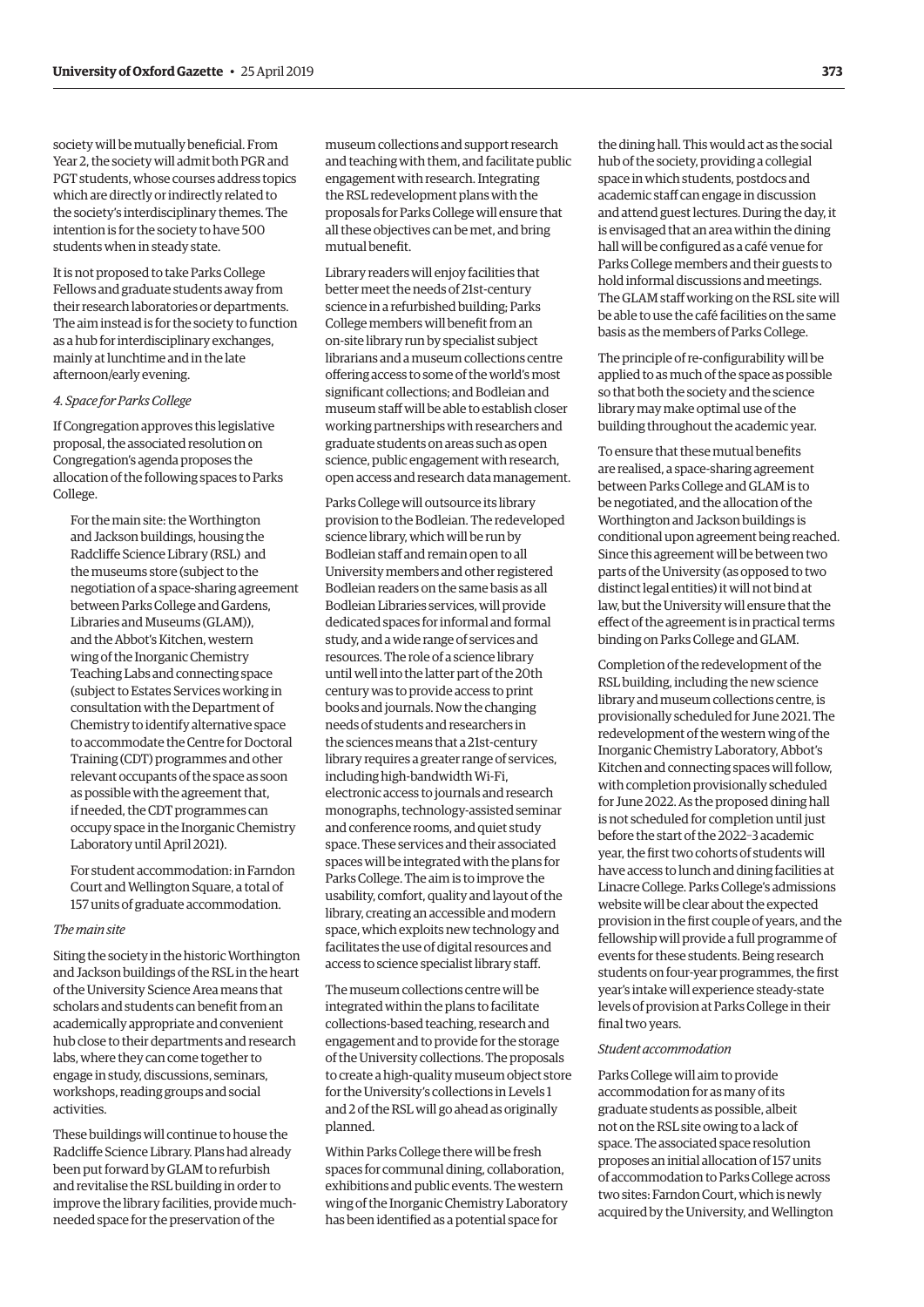Square, which currently provides graduate accommodation. Farndon Court is scheduled to be ready for use by September 2020 and Wellington Square by September 2022.

#### *5. Financial commitments*

The proposed financial envelope for the Parks College project incorporates two other projects planned previously. These are:

- a £15.8m project to redevelop the RSL, the notional envelope for which comprised £10.8m from University funds and £5m secured from philanthropy; and
- the purchase and refurbishment of Farndon Court, for which funding of £10.3m had previously been approved.

The additional elements are:

- the extension of the RSL redevelopment to encompass the Abbot's Kitchen, Inorganic Chemistry Laboratory (ICL) and connecting space, with an associated increase in project costs for the central site from £15.8m to £24m fully funded by the University; and
- £3m to cover the operational deficit of Parks College until 2024/25 when it is expected to break even.

Council, on the recommendation of Finance Committee, has further agreed that the overall envelope should be increased from the £37.3m set out above to £40m. The additional £2.7m would be held as a contingency under the control of Finance Committee. This is in recognition of the risks highlighted with regard to the £24m project estimate, the need to secure endowment and donations and the possibility of the operational budget needing to absorb unknown or unexpected costs.

The redevelopment of accommodation in Wellington Square is a separate project.

#### *6. Consideration of the proposal*

The proposal has been considered by the following committees of Council: Curators of the University Libraries, Education Committee, Personnel Committee and Finance Committee (advised by Buildings and Estates Sub-Committee and Strategic Capital Steering Group). It has also been considered by Conference of Colleges and Conference's Estates Bursars Committee, Graduate Committee and Domestic Bursars Committee. Council has received and considered the comments and reports from these bodies.

There have been two 75-minute Q&A sessions about Parks College for graduate students on 5 and 13 March and one 75-minute Q&A session for staff on 19

March. A further Q&A session for staff will take place on 25 March. In addition, there is [now a Parks College website \(www.ox.ac.uk/](www.ox.ac.uk/about/organisation/future-projects-parks-college) about/organisation/future-projects-parkscollege) on which further information is available.

Council fully supports the proposal. It does, however, wish to assure itself that the student experience in the first year will be satisfactory before the central site of the society is ready. Council has therefore agreed to receive, at its meeting on 15 July 2019, a report from the Parks College programme board as to whether or not the society will be able to provide a satisfactory student experience in the academic year 2020/21. If the programme board at that time decides that the student experience in the 2020/21 academic year would not be satisfactory, the admission of the first students will be postponed to the academic year 2021/22.

#### *7. Legislation*

The legislative proposal adds Parks College to the list of societies in Statute V.

The regulations to be made by Council if the revised Statute is approved by Congregation provide for the composition and governance of the new society. These are based on the regulations for the existing societies with two principal differences. One is to provide for the specific requirements of Parks College, which is not offering employment to Official Fellows, rather an association to those otherwise employed by the University, for example in RSIV posts and grades 9–10. Another is to address some anomalies in the position of societies in terms of University governance, by establishing the role of the President and Governing Body of Parks College in administering the society's affairs, while also confirming the position of Parks College within the University's framework of statutes, regulations, policies and procedures. The regulations have been drafted to be LGBT+ aware.

Two further sets of legislation will be dealt with in the future. The regulations providing for the elections cycle for the Proctors and Assessor will be changed following consultation with the Conference of Colleges. Council will also approve the bylaws for Parks College, after they have been drafted by the governing body.

*WHEREAS it is expedient to establish a new society, initially to be known as Parks College,*  THE UNIVERSITY ENACTS AS FOLLOWS.

In Statute V, concerning Colleges, Societies, and Permanent Private Halls, section 5, insert the following (new text underlined):

'5. The following are societies of the University:

Kellogg College Parks College St Cross College'

*Regulations to be made by Council if the Statute is approved*

**1** Insert new Council Regulations as follows:

'*Regulations for Parks College*

1. Parks College shall be a society through which persons who are graduates of other universities (or in the opinion of the governing body possess comparable qualifications) and who are not members of any college, society, Permanent Private Hall or other institution designated by Council by regulation as being permitted to present candidates for matriculation may be admitted as members of the University.

2. The governing body may admit to membership of Parks College:

(1) students desiring to work for research degrees;

(2) other graduate students desiring to pursue academic work in Oxford;

(3) other persons at the discretion of the governing body.

3. The governing body shall consist of the President, who shall be its chair, and Official Fellows and such other fellows as shall be made members of the governing body in accordance with by-laws determined by the governing body and approved by Council under regulation 4 (1) below.

4. (1) The governing body may from time to time make by-laws which shall be consistent with the statutes, regulations, policies and procedures of the University and which, when approved by Council, shall be binding on all Fellows of Parks College.

(2) The governing body shall also have full powers (subject to the provisions of these regulations) to do all that may be necessary to administer Parks College as a graduate society, subject to the following conditions:

(a) it shall submit a report annually to Council;

(b) it shall submit estimates to Council in Hilary Term in respect of the ensuing financial year, and shall satisfy Council that no charge will fall on university funds except such as may be provided by Council; and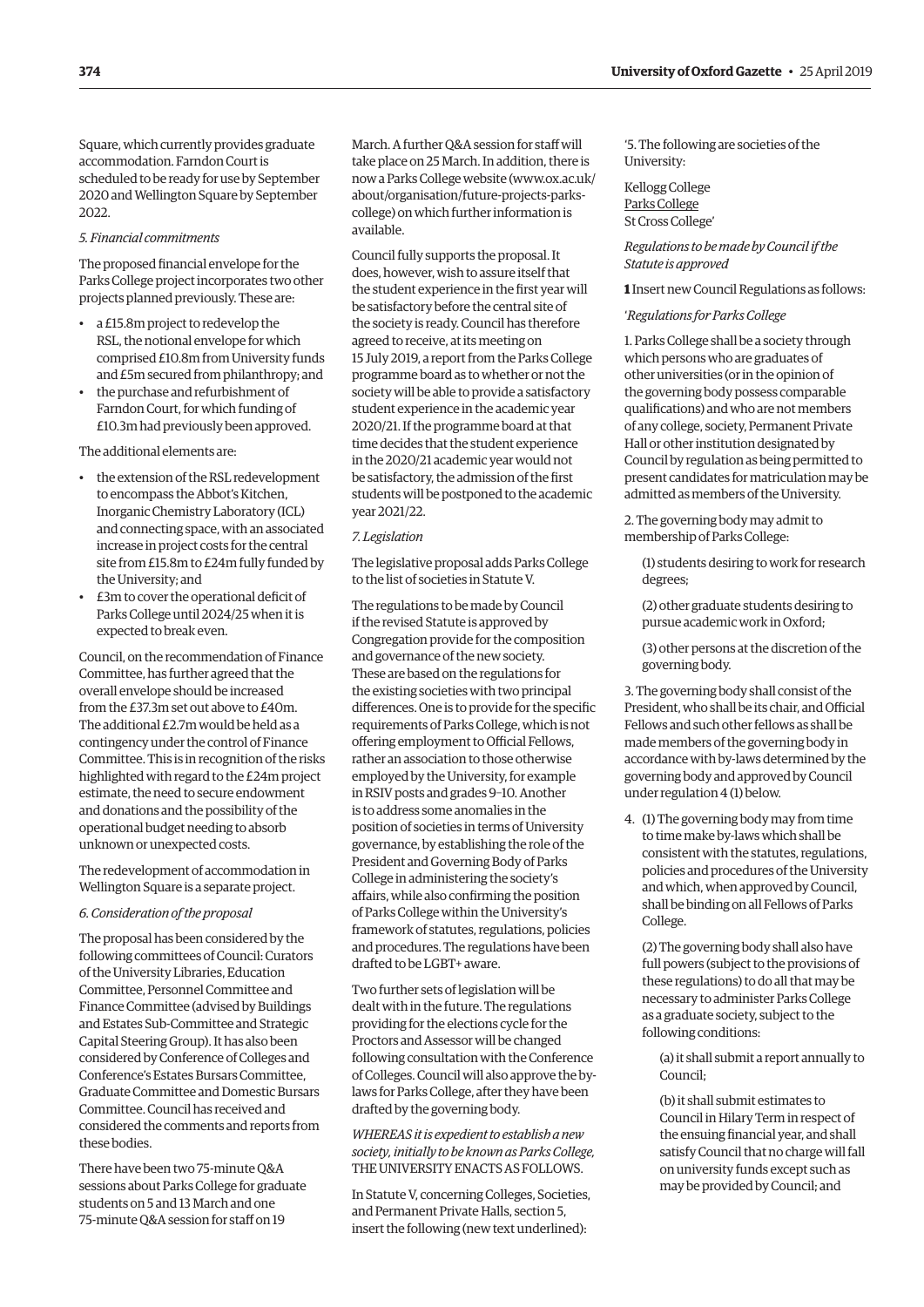<span id="page-8-0"></span>(c) the academic policy of Parks College shall be consistent with the University's strategies and plans as approved from time to time by Council. In cases in which Council thinks it appropriate, Council may direct the governing body on certain courses of action consistent with those strategies and plans.

5. (1) The President of Parks College shall be appointed by Council, after Council has considered any recommendations which the governing body may submit, on such terms and conditions as Council shall determine.

(2) The President shall be accountable to Council.

(3) The President may hold their office in conjunction with a professorship, readership, university lecturership or other university teaching or research post if Council, after consultation with the relevant divisional board and any other bodies concerned, shall so decide.

6. The officers of Parks College shall be appointed by the governing body.

7. The governing body may elect to Official Fellowships at the society, on terms and conditions determined by the governing body and approved by Council, suitably qualified persons who are employed by the University.

8. The governing body may elect suitably qualified persons to other categories of fellowships approved by Council, on terms and conditions determined by the governing body and approved by Council.

9. Official Fellows will be appointed for a period of five years in the first instance, with re-appointment for successive five-year terms, subject to satisfactory performance of their society duties.

10. Parks College shall be subject to all the statutes, regulations, policies and procedures of the University as they may be from time to time, unless those statutes, regulations, policies or procedures specifically state otherwise. Any powers or duties afforded to a Head of department by statute, regulation, policy or procedure shall fall to the President or their nominee. Where a statute, regulation, policy or procedure specifies an action or role to be carried out by a particular officer that does not exist in or for Parks College, the Registrar shall appoint an alternate on behalf of Council.'

#### **(3) Voting on a Resolution allocating space for Parks College**

#### *Explanatory Note*

Further information is provided in the explanatory note under agenda item (2) above; see especially section 4.

#### *Text of Resolution*

(1) That the Worthington and Jackson buildings (Levels 1–8, approximately 5,633 sqm net usable area) be allocated to Parks College, subject to the negotiation of a space-sharing agreement between Parks College and the Gardens, Libraries and Museums (GLAM);

(2) that the Abbot's Kitchen, the western wing of the Inorganic Chemistry Lab and connecting space (together approximately 740 sqm net usable area) be allocated to Parks College, subject to Estates Services working in consultation with the Department of Chemistry to identify alternative space to accommodate the CDT programmes and other relevant occupants of the space as soon as possible (with the agreement that, if needed, the CDT programmes can occupy space in the Inorganic Chemistry Laboratory until April 2021);

(3) that Farndon Court (97 accommodation units) be allocated to Parks College; and

(4) that 60 accommodation units in the redeveloped Wellington Square be allocated to Parks College.

#### **Arrangements for the meeting**

*Attendance and timings* 

The meeting will be held in the Sheldonian Theatre.

Attendance at the meeting is open to members of Congregation and to nominated representatives of the Oxford University Student Union (Oxford SU) as agreed in advance by the Vice-Chancellor. Admittance to the theatre will be on the production of a valid University card and will be on a first-come, first-served basis (places will be reserved for scheduled speakers). The doors of the Sheldonian Theatre will open at 1.45pm and will remain open throughout the meeting except (if a vote is taken) when voting is taking place.

The Vice-Chancellor has decided that the wearing of gowns shall be optional on this occasion.

#### *Advance notice by speakers*

Members of Congregation who wish to speak are asked to indicate this intention by emailing [congregation.meeting@admin.](mailto:congregation.meeting@admin.ox.ac.uk)

[ox.ac.uk](mailto:congregation.meeting@admin.ox.ac.uk) *at the latest* by **noon on Monday 6 May** (which of course is a Bank Holiday, but indications of an intention to speak will be collected on that day). It would be helpful if members of Congregation intending to speak would explain in no more than 25 words what issues they wish to cover, to assist with determining the order in which speakers are called. Speakers will be expected to limit their contributions to four minutes. Owing to time constraints, it may not be possible to call all those who wish to speak. On the other hand, if time permits, those who have not indicated in advance may have an opportunity to speak.

#### *Transcript*

It is intended that a transcript<sup>9</sup> of the meeting will be published in the *Gazette* of 16 May and on the Congregation website. As a result of time constraints, it will not be possible to check the report of the proceedings with individual speakers before publication. Speakers are asked to provide [their written texts by email to congregation.](mailto:congregation.meeting@admin.ox.ac.uk)  meeting@admin.ox.ac.uk by **9am on Wednesday 8 May**.

| Congregation | 13 June |
|--------------|---------|
|--------------|---------|

#### **Elections**

#### **COUNCIL**

COMMITTEES REPORTING TO COUNCIL Buildings and Estates Subcommittee Curators of the University Libraries Nominations Committee

#### OTHER COMMITTEES AND UNIVERSITY **BODIES**

Visitors of the Ashmolean Museum Delegacy for Military Instruction Curators of the Sheldonian Theatre Nominating Committee for the Vice-Chancellorship Visitatorial Board Panel

#### DIVISIONAL BOARDS

Mathematical, Physical and Life Sciences Board

Social Sciences Divisional Board

#### FACULTY BOARDS

Board of the Faculty of Classics Board of the Faculty of English Language and Literature Board of the Faculty of History Board of the Faculty of Music Board of the Faculty of Philosophy Board of the Faculty of Theology and Religion

Details are in the '[Elections](#page-16-0)' section below.

9 The transcript may be edited for legal reasons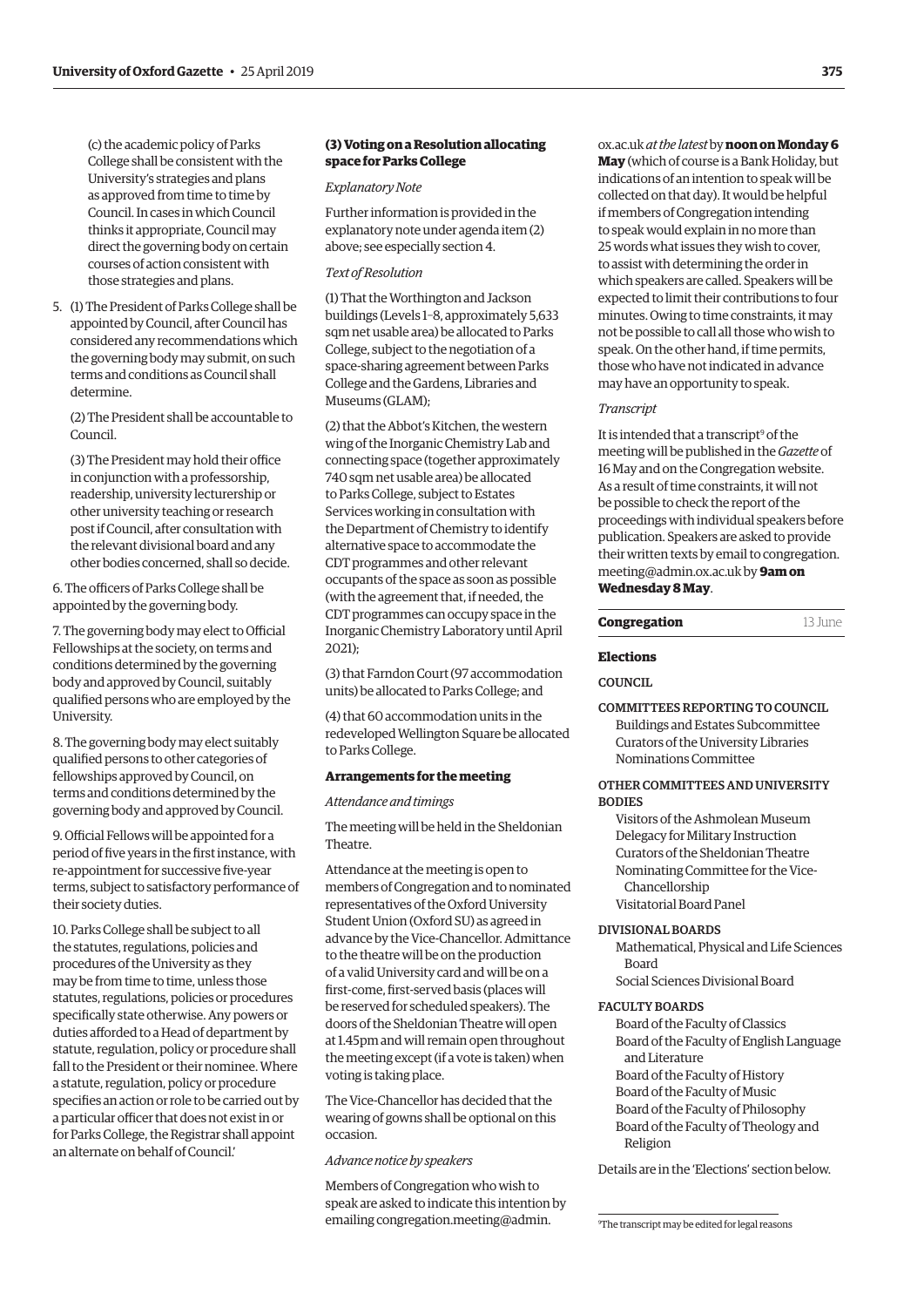## Notices

#### <span id="page-9-0"></span>**Convocation** 21 June

#### **Elections**

PROFESSOR OF POETRY

Details are in '[Elections'](#page-18-0) section below.

#### **Note on procedures in Congregation**

¶ Business in Congregation is conducted in accordance with Congregation Regulations 2 of 2002 [\(www.admin.ox.ac.uk/statutes/](http://www.admin.ox.ac.uk/statutes/regulations/529-122.shtml) [regulations/529-122.shtml\). A](http://www.admin.ox.ac.uk/statutes/regulations/529-122.shtml) printout of these regulations, or of any statute or other regulations, is available from the Council Secretariat on request. A member of Congregation seeking advice on questions relating to its procedures, other than elections, should contact Dr N Berry at the University Offices, Wellington Square [\(telephone: \(2\)80199; email: nigel.berry@](mailto:nigel.berry@admin.ox.ac.uk) admin.ox.ac.uk); questions relating to elections should be directed to the Elections Officer, Ms S L S Mulvihill (telephone: [\(2\)80463; email: elections.office@admin.](mailto:elections.office@admin.ox.ac.uk) ox.ac.uk).

#### **University Preachers**

#### **Trinity Term 2019**

Thurs, 25 Apr, 8am: The Revd Andrew Allen, Chaplain and Bishop Radford Official Fellow, Exeter. *Holy Communion (Latin), St Mary's*

Sun, 28 Apr, 11am: The Revd Canon Dr Emma Pennington, Canon Missioner, Canterbury Cathedral. *St Mark's Day Sermon, Magdalen*

Sun, 5 May, 10.30am: Dr Eve Poole, Third Church Estates Commissioner. *University Sermon, St Mary's*

Sun, 19 May, 10.30am: The Very Revd Dr Robert Willis, DL, Dean of Canterbury. *Commemoration Day Sermon, St Mary's*

\*Sun, 9 Jun, 9.45am: The Ven Dr Peter Rouch, Archdeacon of Bournemouth. *University Sermon (Whit Sunday), the Cathedral*

\*Sun, 16 Jun, 6.15pm: Professor Janet Soskice, Fellow, Jesus College, Cambridge. *University Sermon (Trinity Sunday), Queen's*

Sun, 23 Jun, 10am: The Revd Canon Dr Robin Ward, Principal, St Stephen's House. *St John Baptist's Day Sermon, Magdalen*

\*On this day Doctors will wear their robes

#### **Consultative Notices**

#### **Balliol College**

#### REVISED STATUTES

The Committee on Statutes before the Privy Council, acting under authority delegated to it by Council, is minded to give consent on behalf of the University to the revised statutes of Balliol College, approved by the Governing Body on 23 May 2018, in so far as such consent is required by section 7(2) of the Universities of Oxford and Cambridge Act, 1923. The consent of the Committee to the amendments to the statutes will be effective 15 days after publication unless written notice of a resolution, signed by at least 20 members of Congregation, calling upon Council to withhold that consent, has been given to the Registrar by **noon on 6 May**.

The effects of the amendments relate to the formal statement of the college's objects as a charity; a revised description of the structure of the Fellowship, defining those categories of Fellowship that entail a Governing Body vote (ie trusteeship of the charity); the formal establishment of an Academic Committee, with delegated subcommittees, to oversee the administration of teaching within the college; the establishment of a Remuneration Committee, with a majority of external members, to enable the college to deal with conflicts of interest in its activities; and the insertion of a dissolution clause to describe the disposal of the college's assets in the event of it finding itself unable to discharge its charitable objects. A number of smaller changes to remove historical anomalies have also been made, such as references to age that have become discriminatory; and the opportunity has been taken to recast the entire document in gender-neutral language.

#### **Language Centre**

#### LIBRARY PROPOSALS AND **CONSULTATION**

In the light of low and declining usage of the library, the increasing availability of online learning materials, and the need to increase efficiency, the Language Centre is consulting on the following proposals. The resources which are needed to support teaching at the Language Centre (textbooks and their associated CDs, dictionaries etc) will remain at the Language Centre for the benefit of learners in class and tutors, and a budget will be retained to purchase such resources in future. It is proposed to consolidate the centre's other library holdings into the Bodleian Libraries, from where they can both be consulted and borrowed.

Further information on the proposals, an online survey and an invitation to an Open Forum discussion event on 7 May are to be found on the Language Centre's website at [www.lang.ox.ac.uk](http://www.lang.ox.ac.uk).

The consultation will end at **noon on 31 May**. The consultation outcome will be decided by Council at its meeting on 15 July, following a recommendation from its General Purposes Committee.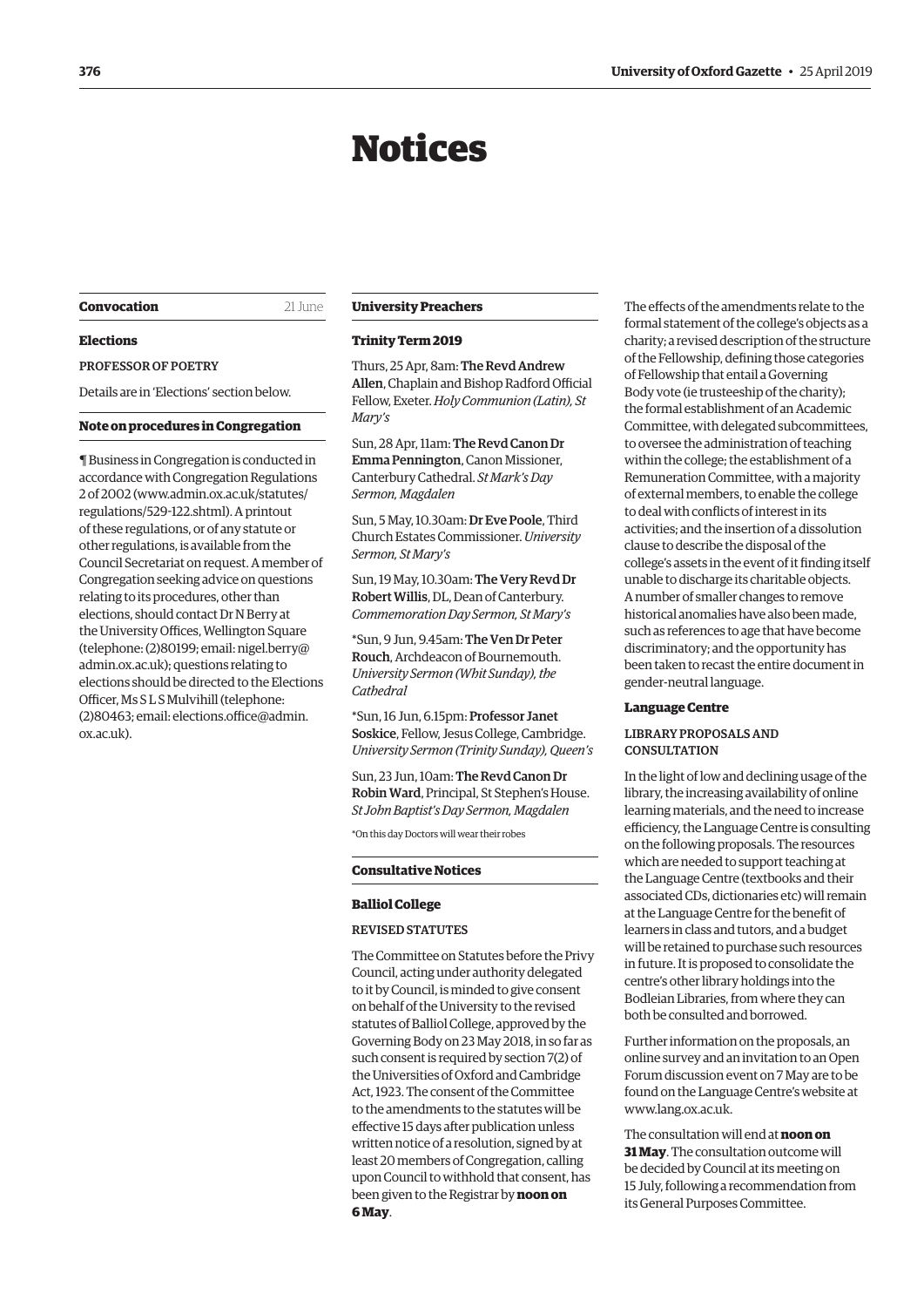#### <span id="page-10-0"></span>**Call for nominations for Honorary Degrees and for Degrees by Diploma**

Honorary degrees are conferred annually at Encaenia. Degrees by diploma are conferred on heads of state and royalty. Members of Congregation are encouraged to nominate individuals on whom such degrees might be conferred. Nominations are welcome all year round – the deadline for nominations to be considered for Encaenia 2020 is **3 May**.

The Honorary Degrees Committee is charged with considering nominations received, consulting Council and making recommendations to Congregation. The Committee appreciates the time taken by members of Congregation to bring names to its attention. It will be re-considering names brought to it in the last three years and hopes to receive a wide and diverse selection of new names to add to those.

When considering possible honorands, the committee will focus on individuals in the following categories:

- **1** those of high academic distinction in the fields of research and scholarship of specific interest to the University of Oxford
- **2** those distinguished in the visual, literary, musical and performing arts
- **3** those distinguished in business and industry

**4** those who have played a distinguished role in public life, for example in contributing to progress and change in society

**5** those who have made a significant contribution to the activities of the University of Oxford – such individuals would normally also fall into one of the categories above.

Within the categories above the committee will aim to produce a balanced and diverse list, which takes account of the global dimension that characterises this University's activities.

It has adopted a target that half of the final list of names proposed to Congregation for the conferment of honorary degrees will be women and/or minorities. Members of Congregation are therefore encouraged

to nominate individuals of conspicuous distinction with particular reference to diversity.

Honorary degrees will not be conferred on anyone who holds, or who has retired from, a resident teaching, research or administrative post within the University or in any college or other society, except in exceptional circumstances such as distinguished service outside the terms of his or her paid service. In these circumstances, a proposal for an honorary MA may be put forward.

Nominations for honorary degrees and for degrees by diploma should be submitted on the approved application form, which requires the name of the nominee and a short supporting paragraph. Further information and copies of the form are available at [www1.admin.ox.ac.uk/](http://www1.admin.ox.ac.uk/councilsec/governance/committees/hondegs) [councilsec/governance/committees/](http://www1.admin.ox.ac.uk/councilsec/governance/committees/hondegs) [hondegs](http://www1.admin.ox.ac.uk/councilsec/governance/committees/hondegs) (single sign-on required) or from the Secretary to the Honorary Degrees Committee [\(sarah.cowburn@admin.ox.ac.](mailto:sarah.cowburn@admin.ox.ac.uk) [uk](mailto:(sarah.cowburn@admin.ox.ac.uk), (2)70193). The completed form should be returned to the Secretary by email under 'Strictly Confidential' cover.

While informal soundings within the University will often be desirable, every effort should be made to ensure that publicity is not at any stage given to any specific proposal for the conferral of an honorary degree. All nominations will be considered in strict confidence by the committee. The committee will report to Council and a list of honorands for Encaenia 2020 will be put to Congregation in due course.

The names of people on whom degrees by diploma and honorary degrees have recently been conferred are published in the *University Calendar* and on the aforementioned website.

The honorands at Encaenia 2019 will be:

Professor Daniel Kahneman Professor Sir Simon Wessely Professor Andrea Ghez Professor Shafrira Goldwasser Dr Cyrus Poonawalla Ustad Rahat Fateh Ali Khan Yo-Yo Ma Professor Jennifer Doudna

#### **General Notices**

#### *Gazette* **distribution arrangements**

#### PLASTIC-FREE DELIVERIES

The *Gazette* team has been working with Oxuniprint to reduce the amount of waste generated by the distribution of the *Gazette*, and we are pleased to announce that the *Gazette* is now plastic-free. From this issue onwards, you will see the following changes to your *Gazette* deliveries:

- If your *Gazette* is delivered to a University or college address:
	- o In weeks where the *Gazette* is sent alone (weeks 1, 3, 6, 7, 9 and any subsequent weeks), your address will be printed directly on the front cover of the *Gazette* and no additional packaging will be used
	- o In weeks where the *Gazette* is accompanied by the *Oxford Magazine* (weeks 0, 2, 5 and 8) or *Blueprint* (week 4), your publication/s will be delivered in a compostable bag (even if you only receive the *Gazette*)
- If your *Gazette* is delivered via Royal Mail:
	- o Each copy will be delivered in a compostable bag

The compostable bags can be disposed of in a compost bin or with food waste (where they can also be used as caddy liners).

If you have any questions or feedback on the new delivery arrangements, please contact [gazette@admin.ox.ac.uk](mailto:gazette@admin.ox.ac.uk).

#### **Encaenia**

#### ENCAENIA CEREMONY

Online registration will open for the Encaenia ceremony on 29 April. The ceremony will take place in the Sheldonian Theatre on 26 June. Members of Congregation, staff, students, and academic visitors are invited to apply for tickets online at [www.ox.ac.uk/encaenia-tickets.](http://www.ox.ac.uk/encaenia-tickets) Members of Convocation: please email [encaenia@](mailto:encaenia@admin.ox.ac.uk) [admin.ox.ac.uk](mailto:encaenia@admin.ox.ac.uk) to request a ticket. The website includes information on this year's honorands, the registration process, guest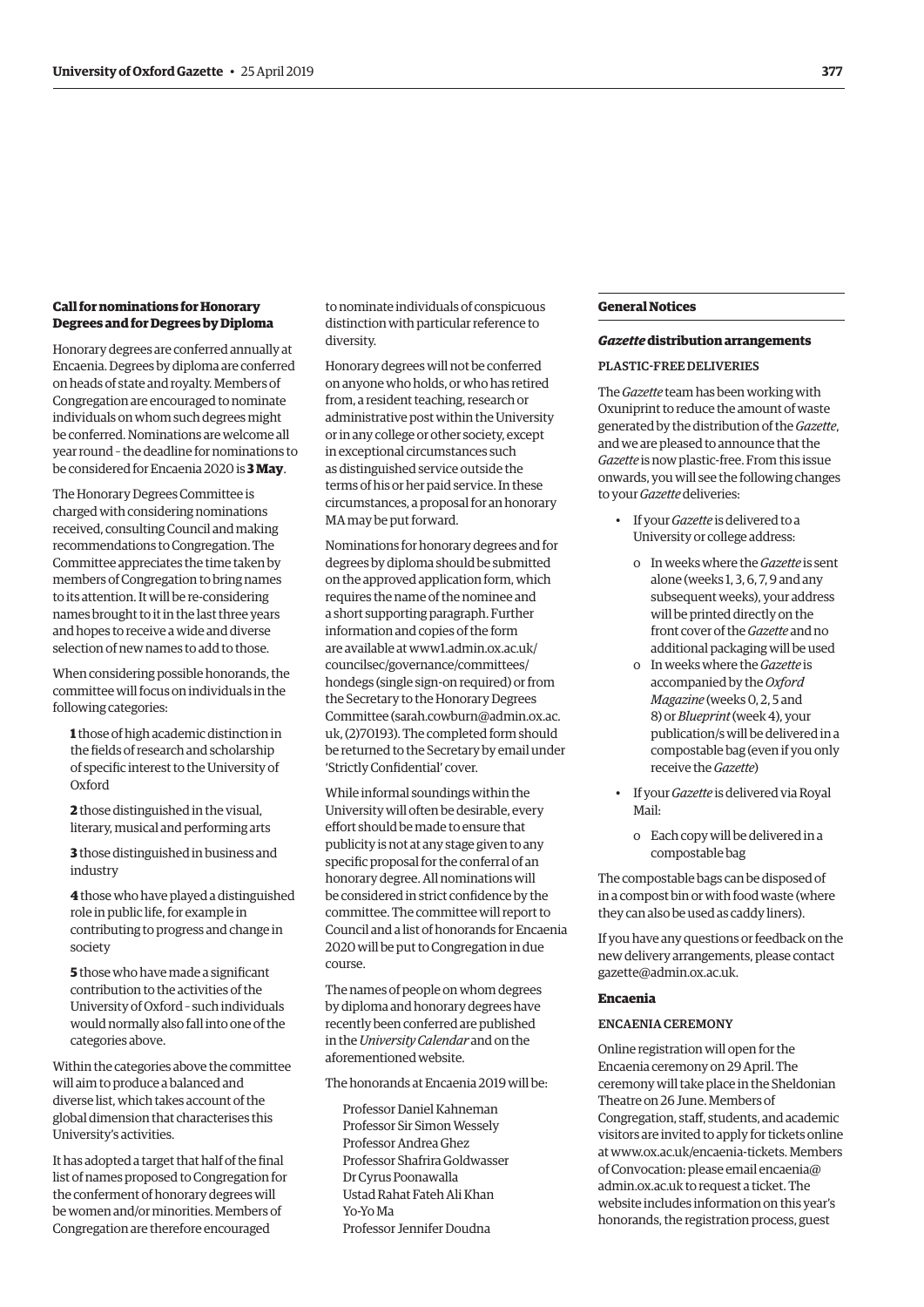<span id="page-11-0"></span>tickets, timings of the day and the dress code.

#### ENCAENIA GARDEN PARTY

Electronic invitations to the garden party will be sent to all current members of Congregation by the University Events Office on 13 May. If you do not receive your invitation by this date, or become a member of Congregation after this date, please email [encaenia@admin.ox.ac.uk.](mailto:encaenia@admin.ox.ac.uk)

Actively serving retired members of faculty and staff within Congregation are also welcome to attend, as are emeritus professors and those former members of Congregation over 75 who take a deep and active interest in Oxford's work and success. Please email [encaenia@admin.ox.ac.uk](mailto:encaenia@admin.ox.ac.uk) if you would like to attend.

#### LORD CREWE'S BENEFACTION

Heads of House, Pro-Vice-Chancellors, Heads of Division, holders of the Oxford Degrees of Doctor of Divinity, Civil Law, Medicine, Letters, Science, and Music, the Proctors, the Assessor, the Public Orator, the Professor of Poetry, the Registrar, the outgoing President of the Oxford University Student Union, and the Presidents of the Junior and Middle Common Rooms of Hertford College, Balliol College and St John's College (as being the colleges of the Proctors and the Assessor) are invited to partake of Lord Crewe's Benefaction to the University on the morning of the ceremony and then to walk in procession to the Sheldonian Theatre. Holders of the Oxford Higher Degrees (described above) who wish to participate are invited to contact the Events Office at [encaenia@admin.ox.ac.uk](mailto:encaenia@admin.ox.ac.uk) or on 01865 270568 for more information. All other guests will be contacted directly by the Events Office.

#### **Undergraduate Open Days**

This year's University-wide undergraduate Open Days will take place on Wednesday 3 July, Thursday 4 July and Friday 20 September. The Undergraduate Admissions and Outreach team would like to invite staff to help by welcoming prospective students and their families to Oxford.

The volunteer role involves welcoming visitors and giving directions; no specialist knowledge of the admissions process is required. A full briefing will be provided, and you will work as part of a team. Open Day volunteering provides an opportunity for staff to share their enthusiasm for the University with prospective applicants, their friends and families.

To volunteer – whether for a few hours or a full day – please seek permission from your line manager, then email [opendays@admin.](mailto:opendays@admin.ox.ac.uk) [ox.ac.uk](mailto:opendays@admin.ox.ac.uk).

To find out more about the Open Days, please see [ox.ac.uk/opendays](http://ox.ac.uk/opendays) or email [opendays@admin.ox.ac.uk](mailto:opendays@admin.ox.ac.uk).

#### **Oxford Learning Institute**

#### POSTGRADUATE CERTIFICATE IN TEACHING AND LEARNING IN HIGHER EDUCATION

The Postgraduate Certificate (PGCert) in Teaching and Learning in Higher Education is a qualification accredited by the University of Oxford open to all academic staff and postdoctoral researchers. It is a part-time, 1-year course which has been designed to fit with academic workloads. The 7 half-day workshops are all timetabled outside full term, and the programme workload can be undertaken flexibly across the year.

The PGCert is designed for academic staff who are mid-career, as well as for postdoctoral researchers looking to consolidate their existing teaching experience. A key aspect of the programme is that it requires participants to look outside Oxford to how teaching is designed and delivered in other institutions, an activity which often encourages participants to look with fresh eyes at practices in Oxford. The programme also requires participants to actively engage in consideration of what it means to teach inclusively, and how learning technologies may support teaching in their subject area.

The deadline for applications is **28 June** for an October 2019 start. More information and to apply: [www.learning.ox.ac.uk/teaching.](http://www.learning.ox.ac.uk/teaching)

#### **Holding of outside appointments**

All staff are reminded of the guidelines for holding outside appointments and the conduct of outside work, which are published on the Personnel Services website at [www.admin.ox.ac.uk/personnel/staffinfo/](http://www.admin.ox.ac.uk/personnel/staffinfo/handbook_acrel/codes/out_appoint) [handbook\\_acrel/codes/out\\_appoint.](http://www.admin.ox.ac.uk/personnel/staffinfo/handbook_acrel/codes/out_appoint)

#### **MSc in Neuroscience**

#### TRINITY TERM 2019

#### *Approval deadlines*

Essay topics must be approved by the appropriate module organiser before the deadlines given below:

Module A3 – Neuroscience and Clinical Mental Health: 21 June

Module B3 – Sensory Systems: 1 June

Module C2 – Molecular Neuroscience: 26 June

Module C3 – Genes, Circuits and Behaviour: 10 June

#### *Submission deadlines*

Essays must be submitted online via WebLearn by noon (UK time) on the deadlines given below:

Module A3 – Neuroscience and Clinical Mental Health: 15 July

Module B3 – Sensory Systems: 12 July

Module C2 – Molecular Neuroscience: 19 July

Module C3 – Genes, Circuits and Behaviour: 24 June

#### **Appointments**

#### **Mathematical, Physical and Life Sciences**

Laurence Brassart, PhD Université catholique de Louvain; Associate Professor of Engineering Science (Materials Engineering) and Student of Christ Church, from 29 July 2019 until 28 July 2024.

#### **Social Sciences**

#### DEPARTMENTAL HEADSHIPS

The Divisional Board has conferred the Headship of the School of Archaeology on Professor Amy Bogaard, PhD Sheff, Associate Professor of Neolithic and Bronze Age Archaeology and a Fellow of St Cross , for a period of 3 years from 1 October 2019.

#### *Corrigendum*:

Professor Gillian Rose, PhD UCL, Professor of Human Geography and Fellow of St John's, has been appointed to the Headship of the School of Geography and the Environment from 1 August 2019 to 3 September 2022.

#### APPOINTMENTS

Professor Julie Selwyn, MSc (Econ) Card, PhD Brist; Professor of Education and Adoption from 2 April 2019 until 31 December 2021

Dr Lisa Wedding, PhD Hawai'i; Associate Professor in Physical Geography, School of Geography and the Environment, and Fellow of Worcester and St Hilda's, from 4 April 2019

#### REAPPOINTMENTS

Professor Niall Winters, Associate Professor of Learning and New Technologies, Department of Education, from 1 August 2018 until retirement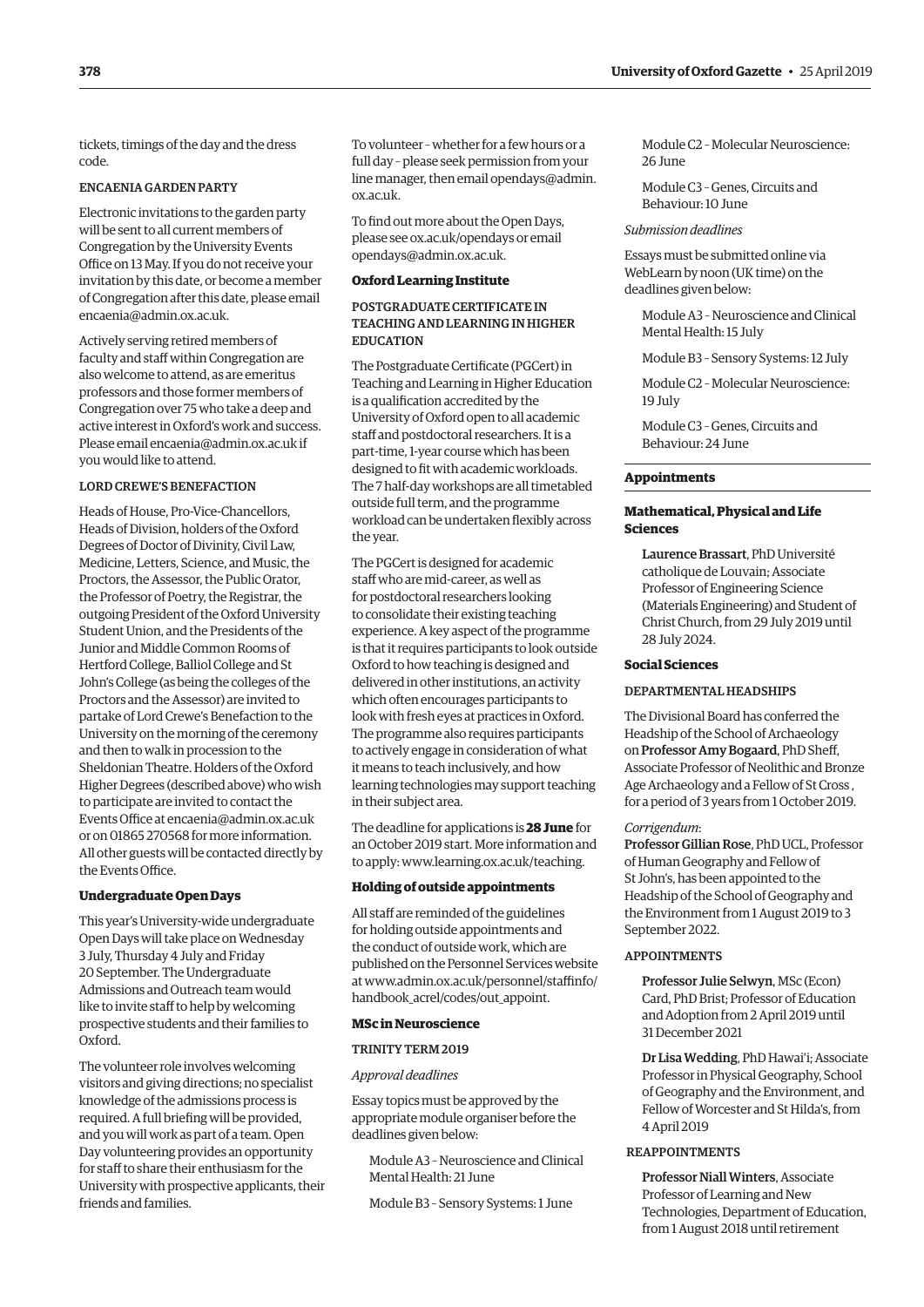#### <span id="page-12-0"></span>**Visiting Professorships**

#### **Mathematical, Physical and Life Sciences**

Professor Donal Bradley, PhD Camb; Vice-President for research at KAUST; Visiting Professor in Physics from 8 April  $2019$ 

Professor Bill Dorland, PhD Princeton; Professor, Maryland; Visiting Professor in Physics, for a further period of 3 years from 1 March 2019

Professor Vernon Gibson, DPhil Oxf; Executive Director, BP International Centre for Advanced Materials; Visiting Professor in Chemistry from 12 March 2019

Professor Chennupati Jagadish, PhD Delhi; Professor, ANU; Visiting Professor in Physics from 1 April 2019

Professor Henrik Mouritsen, PhD Odense; Professor, Oldenburg; Visiting Professor in Chemistry from 1 April 2019

Professor Julian Parkhill, PhD Brist; Senior Group Leader, Wellcome Sanger Institute; Visiting Professor in Zoology for a further period of 3 years from 1 May 2019

Professor Howard Wilson, PhD Camb; Professor, York, and Research Programme Director, UKAEA; Visiting Professor in Physics from 11 March 2019

#### **Medical Sciences**

#### NEWTON ABRAHAM VISITING PROFESSORSHIP IN THE BIOLOGICAL, CHEMICAL AND MEDICAL SCIENCES

Donald M Bers, BA Colorado, PhD UCLA, Distinguished Professor and Joseph Silva Endowed Chair for Cardiovascular Research, California at Davis, has been appointed to the Newton Abraham Visiting Professorship in the Department of Physiology, Anatomy and Genetics for a period of 6 months from 1 April 2019. Professor Bers will be a fellow of Lincoln.

#### APPOINTMENTS

Professor Bo Abrahamsen, PhD, MD; the title of Visiting Professor of Musculoskeletal Epidemiology, for a period of 3 years from 19 March 2019

Professor Jane Latimer, PhD, the title of Visiting Professor of Musculoskeletal Science and Rehabilitation; for a further period of 3 years from 18 March 2019

Professor Christopher Maher, PhD Sydney, the title of Visiting Professor of Musculoskeletal Science and Rehabilitation; for a further period of 3 years from 18 March 2019

Professor David Miklowitz, PhD, the title of Visiting Professor of Child and Adolescent Psychiatry; for a period of 3 years from 18 March 2019

Professor Virginia Pitzer, ScD, the title of Visiting Professor of Infectious Disease Modelling; for a period of 10 months from 1 August 2019

#### **Social Sciences**

The Social Sciences Division has, on the recommendation of the Faculty of Law, conferred the title of Visiting Professor on Dr Hindpal Singh Bhui for 3 years from 29 April 2019.

The Social Sciences Division has, on the recommendation of the Faculty of Law, reconferred the title of Visiting Professor on Professor Richard Salter for 3 years from 1 August 2019.

#### **Recognition of Distinction**

#### **Recognition of Distinction exercise 2019**

*Corrigendum*: The Chair of the Mathematical, Physical and Life Sciences Divisional Committee will be Professor Sam Howison.

#### **Graduate Awards and Prizes**

*This content has been removed as it contains personal information protected under the Data Protection Act.*

#### **Electoral Boards**

#### **Composition of an Electoral Board**

The composition of the electoral board to the post below, proceedings to fill which are currently in progress, is as follows:

#### CHICHELE PROFESSORSHIP OF SOCIAL AND POLITICAL THEORY

#### *Appointed by*

| Rector of Exeter, PVC, Vice-Chancellor <sup>1</sup> |                     |
|-----------------------------------------------------|---------------------|
| in the chair                                        |                     |
| Warden of All Souls                                 | ex officio          |
| Professor C Fabre                                   | All Souls           |
| <b>Professor M Williams</b>                         | Council             |
| Professor A Weale                                   | Council             |
| Professor S Whatmore                                | Social Sciences     |
|                                                     | Division            |
| Professor R Crisp                                   | Humanities Division |
| Professor L Fawcett                                 | Department of       |
|                                                     | Politics and        |
|                                                     | International       |
|                                                     | Relations           |
| Professor C Laborde                                 | Department of       |
|                                                     | Politics and        |
|                                                     | International       |
|                                                     | Relations           |
| Professor J Wolff                                   | Department of       |
|                                                     | Politics and        |
|                                                     | International       |
|                                                     | Relations           |
|                                                     |                     |

1 Appointed by the Vice-Chancellor under the provisions of Statute IX, Sect 10 and 11.

#### **Musical and other Events**

#### **Bodleian Libraries**

#### VICTORIAN OXFORD THROUGH THE **STEREOSCOPE**

*11am–5pm, Saturday 27 Apr, Blackwell Hall, Weston Library*: Join photo historians for an activity day exploring Victorian Oxford and the wonders of 3D vision. Find out what historical photos can reveal, make your own lift-the-flap model of the brain, and dress up for a Victorian selfie.

#### **Magdalen**

The following events will take place at Magdalen to celebrate the exhibition *Making History: Christian Cole, Alain Locke and Oscar Wilde at Oxford*.

*5.15–6.30pm, 9 May*: A launch party and salon will take place in the Auditorium. Free but registration required: [http://](http://tinyurl.com/makinghistory9May) [tinyurl.com/makinghistory9May](http://tinyurl.com/makinghistory9May)

*noon–2pm and 5–7pm, 4 Jun*: Black Oxford Pioneers and Trailblazers walking tour, with blue badge guide Angela Morgan. Free but registration required: [http://tinyurl.com/makinghistory4June.](http://tinyurl.com/makinghistory4June)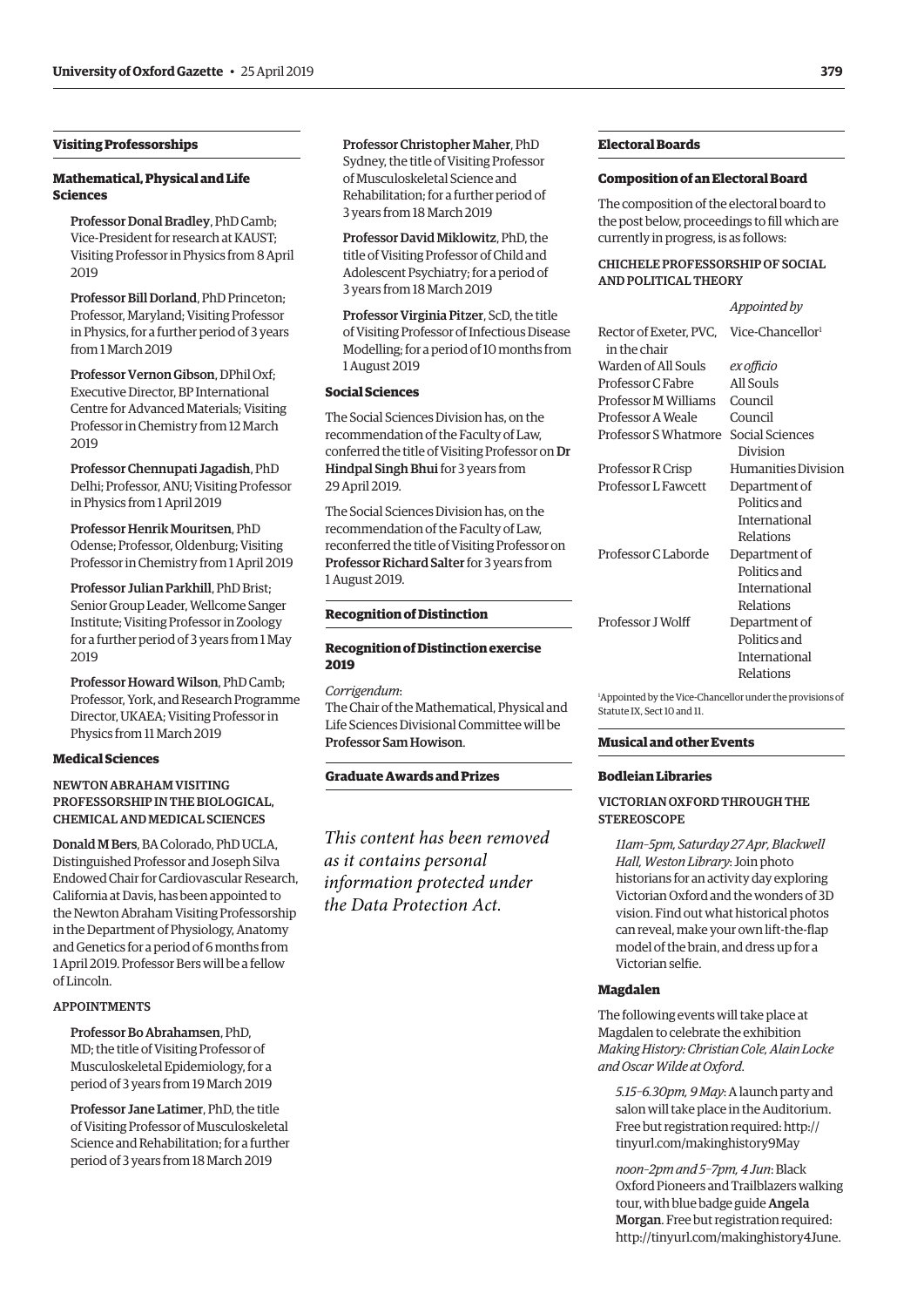#### <span id="page-13-0"></span>**Queen's**

The following events will take place in the chapel, unless otherwise noted. For disabled access please speak to the porters' lodge: 01865 279120.

#### WEDNESDAY ORGAN RECITAL SERIES

The following recitals will take place at 1.10pm on Wednesdays. Free with retiring collection.

*1 May*: George Gillow, Conservatoire de Toulouse

*8 May*: Christopher Allsop

*15 May*: Nicholas Prozzillo, St Giles'

*22 May*: Charles Tompkins, Furman University

*29 May*: Gerard Gillen, Dublin

*5 Jun*: Peter King, Organist Emeritus, Bath Abbey

*12 Jun*: Tom Dilley

*19 Jun*: William Fox, St Paul's Cathedral

#### CHOIR OF THE QUEEN'S COLLEGE

*Lunchtime concert – London Festival of Contemporary Church Music*

*1.15pm, 14 May*: repertoire by Cecilia McDowall, Jonathan Dove, Howells, [Joubert. More information: www.lfccm.](www.lfccm.com/whatson) com/whatson.

#### *Evening concert with the Pacific Lutheran University Choir*

*6pm, 6 Jun*: includes Harris's *Faire is the Heaven* and Charles Wood's *Hail Gladdening Light*. Free with retiring collection. Proceeds to a local charity.

#### *Music for a Summer's Evening*

*7.30pm, 15 Jun*: Concert in the chapel conducted by Owen Rees followed by madrigals and part-songs in the Fellows' Garden. Tickets: £15 (£5 students) including wine. More information: [www.](https://www.queenschoir.com/tickets) [queenschoir.com/concerts-forthcoming.](https://www.queenschoir.com/tickets)

*Evening concert with the Stanford Chamber Chorale* 

*7.30pm for 7.45pm start, 19 Jun*: includes Harris's *Bring Us, O Lord God* and Vaughan-Williams's *Let All the World*. Free with retiring collection. Proceeds to a local charity.

#### *Choral Evensong*

Choral Evensong takes place during term at 6.30pm on Wednesdays and Fridays and at 6.15pm Sundays. Free. All welcome.

#### ASCENSION DAY SERVICE

A service with music for Ascension Day will take place at 8am on 30 May in the Back Quad.

#### **St Stephen's House**

#### SJE ARTS

The following events will be held at SJE Arts, St John the Evangelist church, 109A Iffley Road. More information and tickets: [www.](http://www.sje-oxford.org/events) [sje-oxford.org/events or](http://www.sje-oxford.org/events) 01865 613507.

*26 Apr*: Alexander Ullman, piano

*2–6 May*: Oxford May Music Festival

*4–12 May*: SJE Arts Artweeks exhibition

*10 May*: Cedric Tiberghien, piano

*11 May*: Come and Sing with Brian Kay and Oxford Bach Choir!

*18 May*: Corona Strings

*22 May*: Alyn Shipton's New Orleans Friends

*25 May*: Instruments of Time and Truth

*31 May–1 Jun*: Oxford Operatic Society

#### **Exhibitions**

#### **Bodleian Libraries**

The following exhibitions are held in the Weston Library, unless otherwise noted. [More information: www.bodleian.ox.ac.uk/](www.bodleian.ox.ac.uk/whatson/whats-on/current-exhibitions) whatson/whats-on/current-exhibitions.

#### BRITISH COMICS: FRAME BY FRAME

*until 28 Apr, Blackwell Hall*: the evolution of the British comic, from graphic images of apocalypse in medieval block books to the anarchy of *V for Vendetta* and the inventiveness of indie comics today

#### A STORY IN STONE AND BONE

*until 12 May, Proscholium, Bodleian Library*: the unfolding story of Stonehenge through the writing and drawings of antiquaries John Aubrey and William Stukeley

#### BABEL: ADVENTURES IN TRANSLATION

*until 2 Jun, ST Lee Gallery*: experience aspects of translation relating to the Codex Mendoza, created around 1541 for Spanish authorities in Mexico to communicate with the populations they controlled

#### THINKING 3D: FROM LEONARDO TO THE PRESENT

*until 9 Feb 2020, the Treasury*: Leonardo da Vinci's illustrations for woodcuts of *De Divina Proportione*, along with other treasures displaying how 3D depiction revolutionised the way that ideas in the fields of anatomy, architecture, astronomy and geometry were relayed

#### **Christ Church Picture Gallery**

The gallery is open Mon, Wed–Sat 10.30am– 1pm and 2–4.30pm; Sun 2–4.30pm. £4/£2 concessions; University members and National Art Pass holders free. Tel: 01865 [276172. Email: picturegallery@chch.ox.ac.](mailto:picturegallery@chch.ox.ac.uk) uk.

*15 Mar–17 Jun*: Copying Daniela da Volterra's *Descent from the Cross*

*27 Mar–14 Jul*: Shadow and Light: Creating the Illusion of Space in Renaissance Drawing

*19 Jun–3 Nov*: The Return of the Gods: Conserving Jacopo Bertoia's *Mars, Bacchus, Jupiter and Hercules*

#### **Medical Sciences**

#### THE BIOMACHINE: PROTEINS IN PRAXIS

*until 15 Jun*: a collaborative exhibition between the Structural Genomics Consortium and Arts University Bournemouth at the Radcliffe Science [Library. Booking required: enquiries.rsl@](mailto:enquiries.rsl@bodleian.ox.ac.uk) bodleian.ox.ac.uk

#### **Pitt Rivers Museum**

*opens 27 Apr*: Lande: the Calais 'Jungle' and Beyond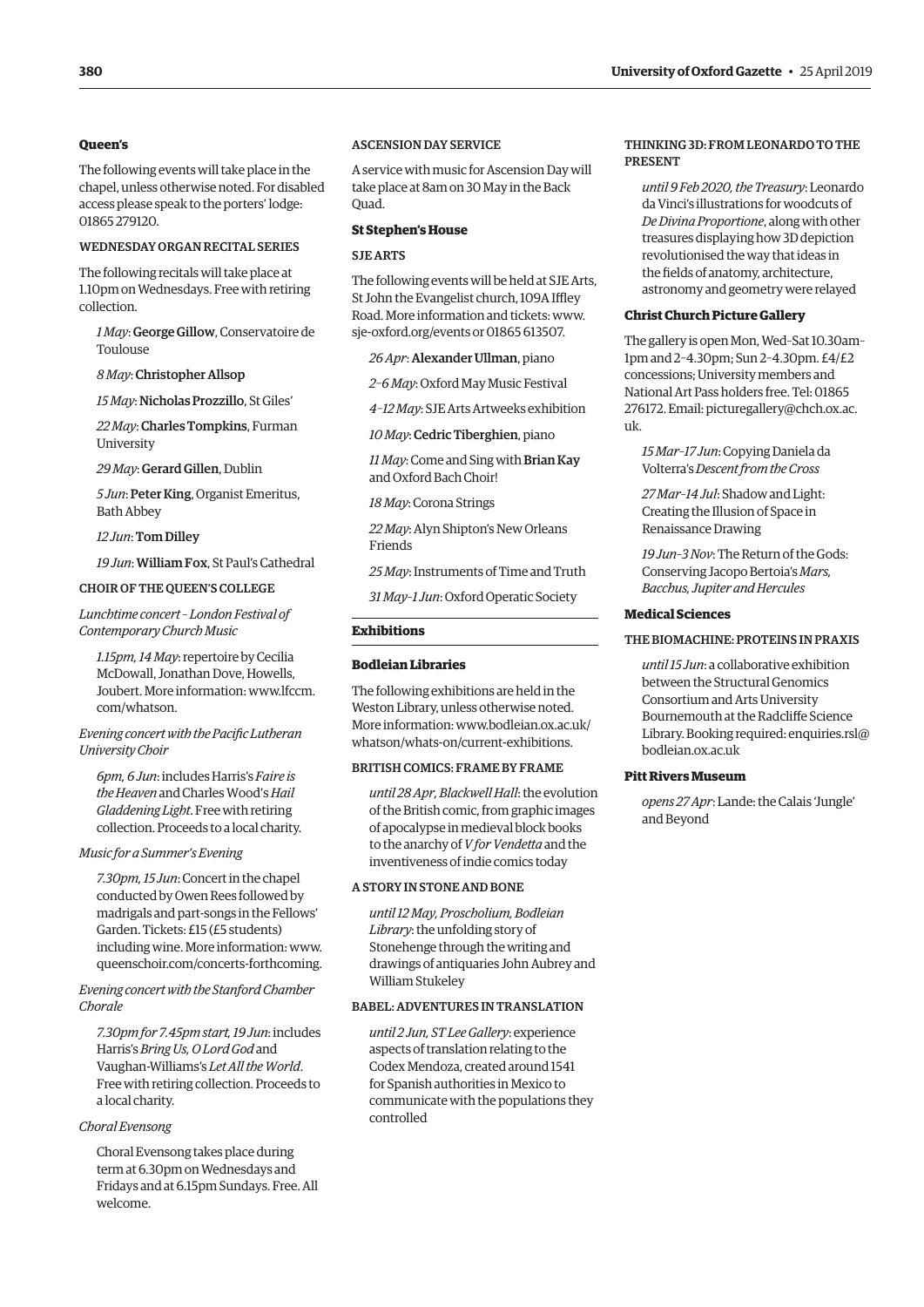## <span id="page-14-0"></span>Examinations and Boards

**Supplications for the Degree of Doctor of Medicine**

*This content has been removed as it contains personal information protected under the Data Protection Act.*

**Examinations for the Degree of Doctor of Philosophy**

*This content has been removed as it contains personal information protected under the Data Protection Act.*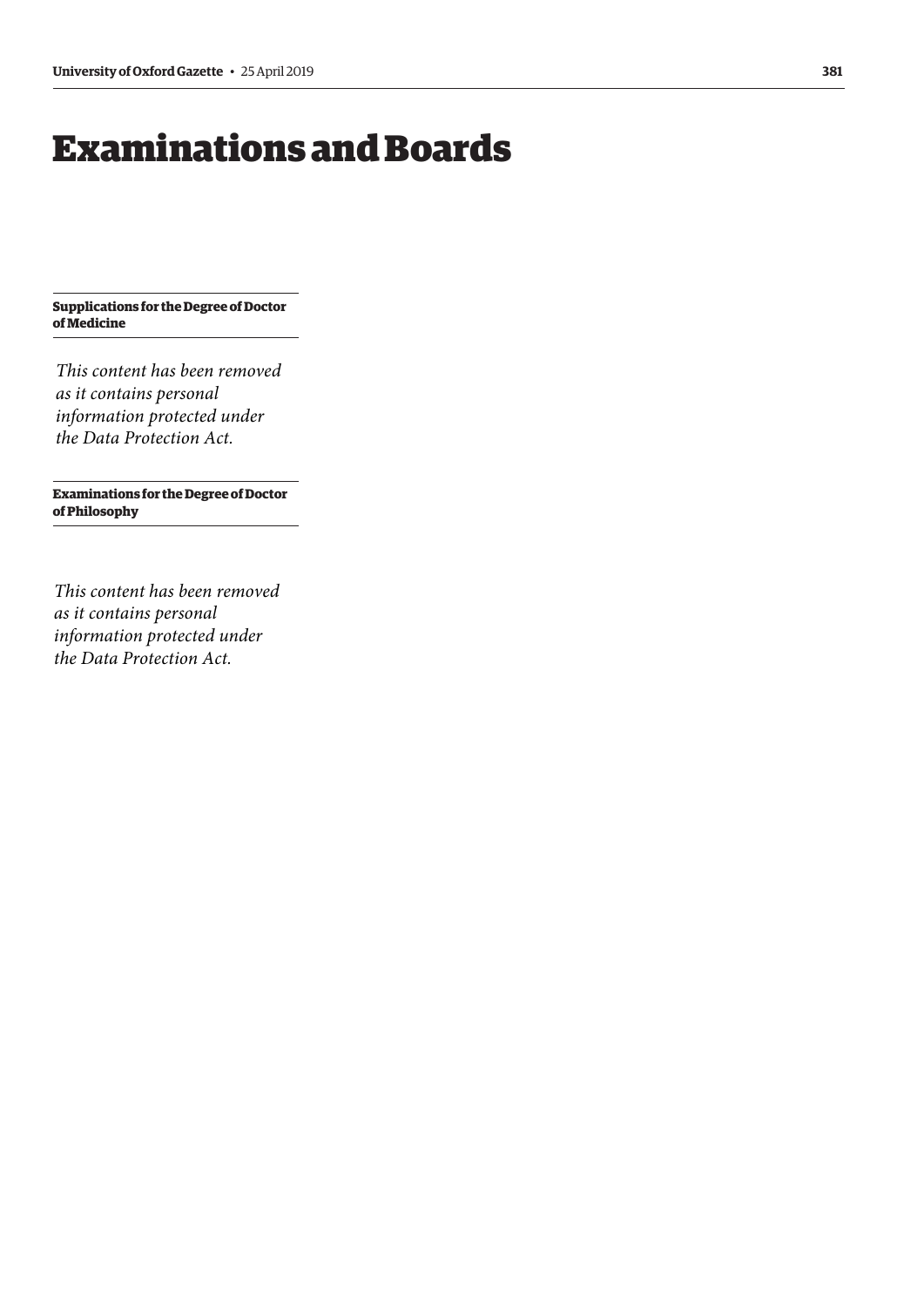<span id="page-15-0"></span>*This content has been removed as it contains personal information protected under the Data Protection Act.*

#### **Examinations for the Degree of Master of Science**

*This content has been removed as it contains personal information protected under the Data Protection Act.*

#### **Examinations for the Degree of Master of Letters**

*This content has been removed as it contains personal information protected under the Data Protection Act.*

#### **Changes to Examination Regulations**

For the complete text of each regulation listed below and a listing of all changes to regulations for this year to date, please see [https://gazette.web.ox.ac.uk/examination](https://gazette.web.ox.ac.uk/examination-regulations-0)regulations-0.

#### **Continuing Education**

#### MSC IN COGNITIVE BEHAVIOURAL THERAPY

introduction of alternative assessment to allow specialism in place of dissertation

#### PGDIP IN COGNITIVE BEHAVIOURAL **THERAPY** new specialist pathway

#### PGCERT IN ENHANCED COGNITIVE BEHAVIOURAL THERAPY new specialism

**Humanities**

### MST IN GREEK AND/OR LATIN

- LANGUAGES AND LITERATURE (a) clarification on mode of assessment (b) removal of Comparative Criticism option (c) clarification of word count rules
- MPHIL IN GREEK AND/OR ROMAN **HISTORY**
- MST IN GREEK AND/OR ROMAN HISTORY (a) clarification of word count rules (b) clarification of assessment requirements

#### MPHIL IN GREEK AND/OR LATIN

LANGUAGES AND LITERATURE (a) clarification of word count rules (b) clarification of mode of assessment

FHS OF CLASSICS AND ENGLISH (a) change to rule on compulsory papers (b) change to rule on Cicero papers

#### FHS OF CLASSICS AND MODERN

#### **LANGUAGES**

(a) change to rule on compulsory papers (b) change to rule on Cicero papers (c) presentational changes

FHS OF CLASSICS AND ORIENTAL **STUDIES** 

#### FHS OF LITERAE HUMANIORES change to rule on Cicero papers

FHS OF MUSIC I (a) correction to assessment date (b) correction to detail of assessment

FHS OF MUSIC II correction to assessment date

#### **Mathematical, Physical and Life Sciences**

DOCTORAL TRAINING PROGRAMMES update to CDT provisions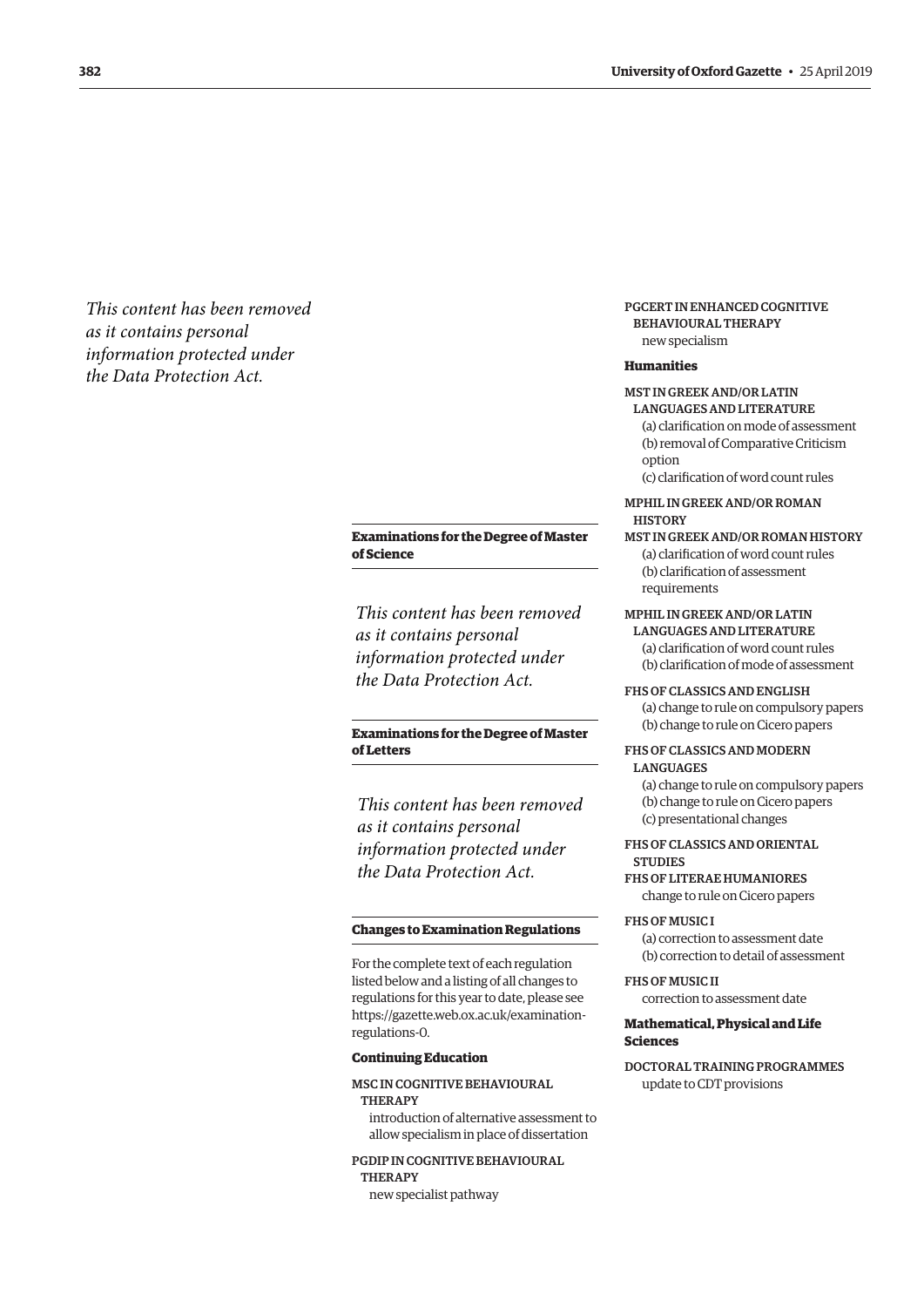## <span id="page-16-0"></span>Colleges, Halls and Societies

#### **Memorial Events**

#### **Trinity**

A celebration of the life of Peter Brown (1945–2018), Fellow and Tutor in Classics 1968–2011, will take place at 2.30pm on 23 June in the Sheldonian Theatre. Tea will be served afterwards at Trinity. Please register at [https://peterbrown23june.](https://peterbrown23june.eventbrite.com) [eventbrite.com](https://peterbrown23june.eventbrite.com) if you wish to attend.

#### **Obituaries**

#### **St Hilda's**

- Alison Louise Coneybeare (*née* Cartwright), 22 April 2018; 1986. Aged 49. Gwendolen Irene Hampshire, 14 March
- 2019; 1964. Aged 95.

#### **St Hugh's**

Dr Bohuslava Bradbrook (*née* Nečasová), 21 February 2019; 1954. Aged 96.

Mrs Dinah Freer (*née* Pointon), December 2018; 1953. Aged 83. Mrs Nancy Hood (*née* Lynah), 14 February 2019; 1974. Aged 76. Mrs Barbara Janes (*née* Missen), 13 October 2018; 1947. Aged 89.

Mrs Olga Leapman (*née* Mason), February 2019; 1950. Aged 86. Mrs Christine Ridsdill-Smith (*née*

Ward), 2 December 2019; 1961. Aged 75.

## Elections

| <b>Elections</b> | 13 June |
|------------------|---------|
|                  |         |

Please note: in the lists below, the names listed are simply those of the persons currently in office, whose terms of office are now coming to a close (thereby prompting all the vacancies now advertised for election). When the start date is 'with immediate effect' two possible dates are indicated: if the election is uncontested, the candidate deemed elected will take up office as of the close of the nomination period (16 May); if the election is contested, the candidate elected will take up office following the close of the voting period (13 June).

#### **Call for nominations**

The nomination period for the elections below will close at **4pm on 16 May**.

#### **Council**

#### HUMANITIES AND SOCIAL SCIENCES

• One member of Congregation elected by Congregation from members of the faculties in the Divisions of Humanities and of Social Sciences to hold office from MT 2019 to MT 2023 (*vice* Dr K L Blackmon, Merton)

#### MATHEMATICAL, PHYSICAL AND LIFE SCIENCES AND MEDICAL SCIENCES

• One member of Congregation elected by Congregation from members of the faculties in the Divisions of Mathematical, Physical and Life Sciences and of Medical Sciences to hold office from MT 2019 to MT 2023 (*vice* Professor M J A Freeman, Lincoln)

*Note*: Full details of Council's remit, composition, functions and powers can be found at [www.admin.ox.ac.uk/](http://www.admin.ox.ac.uk/statutes/783-121.shtml.) [statutes/783-121.shtml.](http://www.admin.ox.ac.uk/statutes/783-121.shtml.) Elected members of Council will ordinarily be expected to serve on a small number of other committees (typically between one and three, usually including at least one of the main committees of Council ie PRAC, GPC, Education Committee, Personnel Committee, Research Committee).

For further information, please contact the Senior Assistant Registrar (Governance) [\(nigel.berry@admin.ox.ac.uk\)](mailto:nigel.berry@admin.ox.ac.uk).

#### **Committees reporting to Council**

#### BUILDINGS AND ESTATES SUBCOMMITTEE

• One person elected by Congregation to hold office from MT 2019 to MT 2020 (*vice* Professor Martin C J Maiden, Hertford)

For further information, please contact the Secretary [\(kristoffer.tiffin@admin.ox.ac.uk\)](mailto:kristoffer.tiffin@admin.ox.ac.uk).

#### CURATORS OF THE UNIVERSITY LIBRARIES

Two members of Congregation elected by Congregation to hold office from MT 2019 to MT 2023 (*vice* Professor Nicholas Purcell, Brasenose, and Professor H R Woudhuysen, Rector of Lincoln)

For further information, please contact the Secretary [\(richard.ovenden@bodley.ox.ac.](mailto:richard.ovenden@bodley.ox.ac.uk)  $11k$ ).

#### NOMINATIONS COMMITTEE

• Two persons elected by and from Congregation to hold office from MT 2019 to MT 2022 (*vice* Dr Anne E Keene, Linacre, and Sir Andrew Dilnot, Warden of Nuffield)

For further information, please contact the Administrative Secretary [\(thomas.hall@](mailto:thomas.hall@admin.ox.ac.uk) [admin.ox.ac.uk](mailto:thomas.hall@admin.ox.ac.uk)).

#### **Other Committees and University Bodies**

#### VISITORS OF THE ASHMOLEAN MUSEUM

- One member of the Medical Sciences Division elected by Congregation to hold office with immediate effect to MT 2022 (*vice* Professor Alastair Wright, St John's)
- One member of the Social Sciences Division elected by Congregation to hold office from MT 2019 to MT 2023 (*vice* Dr H L Spencer, Exeter)

*Note*: These elections are provisional, pending approval of proposed changes to Council Regulations 45 of 2002 (to be published in the 2 May issue of the *Gazette*). Further information on the Visitors can be found at: [www.admin.ox.ac.uk/statutes/](http://www.admin.ox.ac.uk/statutes/regulations/489-112.shtml) [regulations/489-112.shtml.](http://www.admin.ox.ac.uk/statutes/regulations/489-112.shtml)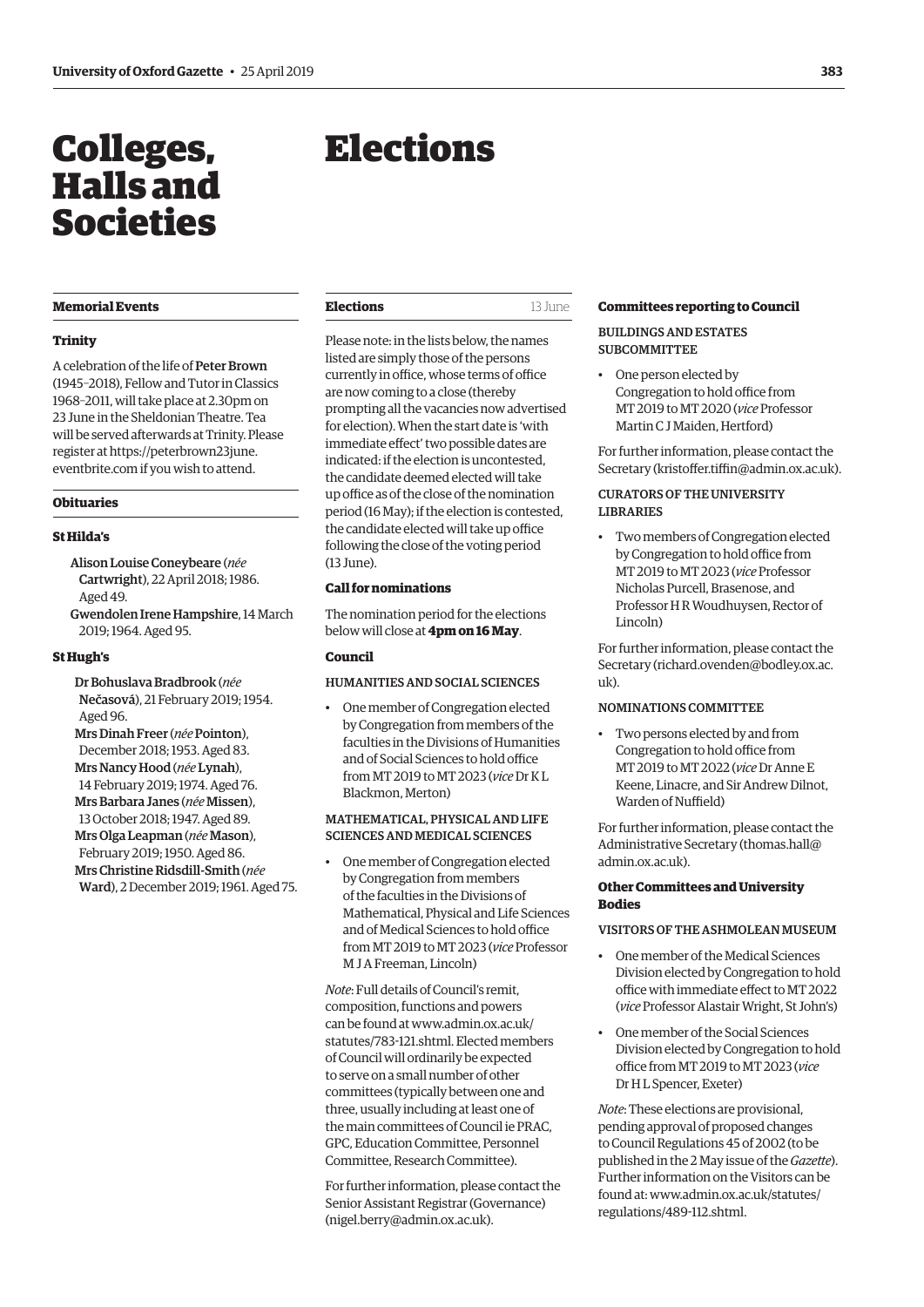For further information, please contact the Secretary [\(xa.sturgis@ashmus.ox.ac.uk](mailto:xa.sturgis@ashmus.ox.ac.uk)).

#### DELEGACY FOR MILITARY INSTRUCTION

• One person elected by Congregation to hold office from MT 2019 to MT 2023 (*vice* Chris Breward, Faculty of Mathematics)

For further information, please contact the Chair ([agparker@brookes.ac.uk](mailto:agparker@brookes.ac.uk)) .

#### CURATORS OF THE SHELDONIAN THEATRE

• One member of Congregation elected by Congregation to hold office with immediate effect to MT 2023 (*vice* S J Payne, Keble, Faculty of Engineering Science)

*Note*: Further information on the board can be found at: [www.admin.ox.ac.uk/statutes/](http://www.admin.ox.ac.uk/statutes/regulations/181-084.shtml#_Toc86825837.) [regulations/181-084.shtml#\\_Toc86825837.](http://www.admin.ox.ac.uk/statutes/regulations/181-084.shtml#_Toc86825837.)

For further information, please contact the Secretary [\(john.weston@admin.ox.ac.uk](mailto:john.weston@admin.ox.ac.uk)).

#### NOMINATING COMMITTEE FOR THE VICE-CHANCELLORSHIP

• Two persons not also being members of Council elected by and from Congregation to hold office with immediate effect to MT 2025 (*vice* Nicholas Bamforth, Queen's, and Professor A W Roscoe, University College)

*Note*: Further information on the board can be found at: [www.admin.ox.ac.uk/statutes/](http://www.admin.ox.ac.uk/statutes/regulations/308-072.shtml) [regulations/308-072.shtml.](http://www.admin.ox.ac.uk/statutes/regulations/308-072.shtml)

For further information, please contact the Senior Assistant Registrar (Governance) [\(nigel.berry@admin.ox.ac.uk\)](mailto:nigel.berry@admin.ox.ac.uk).

#### VISITATORIAL BOARD PANEL

• Three persons elected by and from Congregation to hold office from MT 2019 to MT 2023 (*vice* Dr Chrystalina Antoniades, Faculty of Clinical Medicine, Professor Heather O'Donoghue, Linacre, and Professor Lesley J Smith, Harris Manchester)

*Note*: Further information on the board can be found at: [www.admin.ox.ac.uk/](http://www.admin.ox.ac.uk/statutes/353-051a.shtml) [statutes/353-051a.shtml](http://www.admin.ox.ac.uk/statutes/353-051a.shtml) and [www.admin.](http://www.admin.ox.ac.uk/statutes/regulations/248-062.shtml) [ox.ac.uk/statutes/regulations/248-062.](http://www.admin.ox.ac.uk/statutes/regulations/248-062.shtml) [shtml.](http://www.admin.ox.ac.uk/statutes/regulations/248-062.shtml)

For further information, please contact the Secretary [\(ellen.hudspith@admin.ox.ac.uk](mailto:ellen.hudspith@admin.ox.ac.uk)).

#### **Divisional Boards**

#### MATHEMATICAL, PHYSICAL AND LIFE SCIENCES BOARD

- One person elected by and from among the members of the Faculty of Chemistry to hold office from MT 2019 to MT 2023 (*vice* Professor Stephen Faulkner, Keble)
- One person elected by and from among the members of the Faculty of Mathematics to hold office from MT 2019 to MT 2023 (*vice* Professor Philip Candelas, Wadham)

For further information, please contact the Divisional Registrar [\(laura.gibbs@mpls.](mailto:laura.gibbs@mpls.ox.ac.uk) [ox.ac.uk](mailto:laura.gibbs@mpls.ox.ac.uk)).

#### SOCIAL SCIENCES DIVISIONAL BOARD

- One member elected by and from the academic members of the the Department of Social Policy and Intervention to hold office with immediate effect to MT 2019\*
- One member elected by and from the academic members of the Oxford Internet Institute to hold office with immediate effect to MT 2019\*

\*Under the regulations governing the composition of Divisional Boards [\(www.admin.ox.ac.uk/statutes/](http://www.admin.ox.ac.uk/statutes/regulations/522-122.shtml#_Toc28140849) [regulations/522-122.shtml#\\_Toc28140849\),](http://www.admin.ox.ac.uk/statutes/regulations/522-122.shtml#_Toc28140849) the above vacancies fall within the single constituency of 'two persons elected on a rotational basis by and from academic members of the following units of the division: (a) the Department for International Development; (b) the School for Interdisciplinary Area Studies; (c) the Department of Sociology; (d) the Oxford Internet Institute; (e) the Department of Social Policy and Intervention; (f) the School of Anthropology; (g) the Institute of Archaeology and Research Laboratory for Archaeology and the History of Art; (h) the Blavatnik School of Government'.

[For further information about the Board,](http://adminweb-elections-td.nsms.ox.ac.uk/elections/pastelect/TT14/vacs120614.shtml#_Toc254689245)  [please contact the Secretary \(catherine.](http://adminweb-elections-td.nsms.ox.ac.uk/elections/pastelect/TT14/vacs120614.shtml#_Toc254689245) [paxton@socsci.ox.ac.uk](http://adminweb-elections-td.nsms.ox.ac.uk/elections/pastelect/TT14/vacs120614.shtml#_Toc254689245)).

#### **Faculty Boards**

#### BOARD OF THE FACULTY OF CLASSICS

• Two persons elected by and from among the members of the Subfaculty of Classical Languages and Literature to hold office from MT 2019 to MT 2021 (lapsed vacancies)

For further information, please contact the Secretary [\(administrator@classics.ox.ac.uk](mailto:administrator@classics.ox.ac.uk)).

#### BOARD OF THE FACULTY OF ENGLISH LANGUAGE AND LITERATURE

• Four persons elected by and from the members of the faculty of English Language and Literature to hold office from MT 2019 to MT 2021 (*vice* Dr Marina Mackay, St Peter's, Dr Erica L McAlpine, Keble, Professor Lloyd Pratt, St John's, and Dr Olivia Smith)

For further information, please contact the Secretary [\(sadie.slater@ell.ox.ac.uk\)](mailto:sadie.slater@ell.ox.ac.uk).

#### BOARD OF THE FACULTY OF HISTORY

• Eight persons elected by and from among the members of the Faculty of History holding posts on the establishment or under the aegis of the board to hold office from MT 2019 to MT 2021 (*vice* Professor P J Hämäläinen, St Catherine's, J C Belich, Balliol, D M Hopkin, Hertford, Professor Robert Iliffe, Linacre, M E Mulholland, St Catherine's, Dr Lucy Wooding, Lincoln, Dr Sian Pooley, Magdalen, and Nicholas Stargardt, Magdalen)

For further information, please contact the Secretary [\(administrator@history.ox.ac.uk](mailto:administrator@history.ox.ac.uk)).

#### BOARD OF THE FACULTY OF MUSIC

• Two persons elected by and from among the members of the Faculty of Music to hold office from MT 2019 to MT 2021 (*vice* Dr Anne Stoll-Knecht, Jesus, and Mark T Williams, Magdalen)

For further information, please contact the Secretary [\(administrator@music.ox.ac.uk](mailto:administrator@music.ox.ac.uk)).

#### BOARD OF THE FACULTY OF PHILOSOPHY

• Three persons elected by and from the members of the Faculty of Philosophy to hold office from MT 2019 to MT 2020 (*vice* Professor S J Mulhall, New College, H Greaves, Merton, and W T M Sinclair, Wadham)

For further information about the Board, please contact the Secretary [\(rachael.](mailto:rachael.sanders@philosophy.ox.ac.uk) [sanders@philosophy.ox.ac.uk\)](mailto:rachael.sanders@philosophy.ox.ac.uk).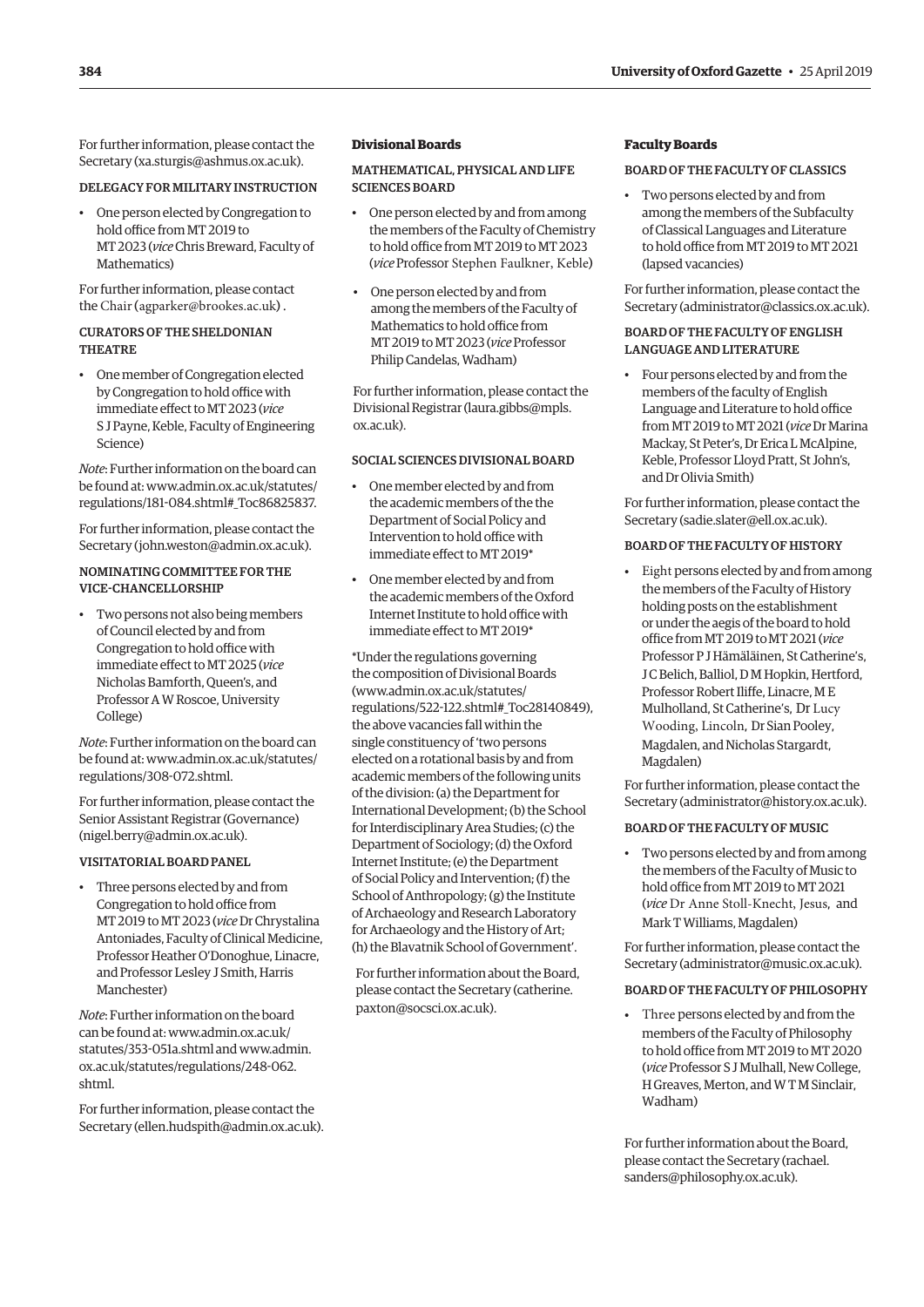#### <span id="page-18-0"></span>BOARD OF THE FACULTY OF THEOLOGY **AND RELIGION**

• Three persons elected by and from the members of the Faculty of Theology and Religion to hold office from MT 2019 to MT 2021 (*vice* Dr R A Ellis, Principal of Regent's Park, Professor S Gillingham, Worcester, and a vacancy)

For further information, please contact the Secretary (haf@theology.ox.ac.uk).

#### **Notes**:

Nominations in writing for the elections on 13 June, by four members of Congregation oth[er than the candidate, will be receive](https://gazette.web.ox.ac.uk/sites/default/files/gazette/documents/media/20_july_2017_-_no_5177_redacted.pdf#page=3)d by the Elections Office at the University Offices, Wellington Square, up to **4pm on 16 May**.

At least one nomination in respect of each candidate must be made on an official nomination form (available at www.admin. ox.ac.uk/[elections/forms/index.sh](mailto:haf@theology.ox.ac.uk)tml). Council has decided that nominations should show for each signatory the name and college or department in block capitals. Any names which are not so shown may not be published.

All candidates are asked to note the general requirements which apply to all committee members, as set out in Council Regulations 14 of 2002 (General Regulations of Council for Committees) (www.admi[n.ox.ac.uk/](http://www.admin.ox.ac.uk/elections/forms/index.shtml) [statutes/regulations/519-122.shtml\). Cu](http://www.admin.ox.ac.uk/elections/forms/index.shtml)rrent members seeking re-election are also asked to check for specific restrictions on consecutive service.

Candidates are invited to include with their nomination forms a written statement of no more than 250 words, setting out his or her reasons for standing and qualifications for the office being sought.

In the event of a c[ontested election,](http://www.admin.ox.ac.uk/statutes/regulations/519-122.shtml)  [these statements will be available on](http://www.admin.ox.ac.uk/statutes/regulations/519-122.shtml)line at www.admin.ox.ac.uk/elections and published in the *Gazette* dated 30 May. Voters may wish to wait until they have read these statements before returning their ballot papers. Ballot papers will be sent out to members of Congregation as soon as possible after the closing date for

nominations. Completed ballot papers must be received by the Elections Office not later than **4pm on 13 June**.

For further information, please contact the El[ections Officer \(shirley.mulvihil](http://www.admin.ox.ac.uk/elections)l@admin. ox.ac.uk).

#### **Convocation** 21 June

#### **Election of the Professor of Poetry**

An election by Convocation will be held in Trinity term 20[19 in order to elect the](mailto:shirley.mulvihill@admin.ox.ac.uk)  [Professor](mailto:(shirley.mulvihill@admin.ox.ac.uk) of Poetry, to hold office for four years from the first day of Michaelmas term 2019. A meeting of Convocation will be held on Friday, 21 June 2019, to announce the results.

#### DUTIES AND STIPEND OF THE PROFESSOR

The duties of the Professor are: normally to give one public lecture each term on a suitable literary subject (where the term 'public lecture' does not include poetry readings or recitals or other such events); to deliver an inaugural lecture; normally to offer one more event each term (which may include poetry readings, workshops, hosted events etc); to give the Creweian Oration at Encaenia every other year (a duty established by convention); each year, to be one of the judges for the Newdigate Prize, the Jon Stallworthy Prize, the Lord Alfred Douglas Prize and the Chancellor's English Essay Prize; every third year to help judge the prize for the English poem on a sacred subject; and generally to encourage the art of poetry in the University.

The Professor receives a stipend of £12,710 per annum which is increased in line with the annual cost-of-living increases for academic and related staff, plus £40 for each Creweian Oration. The Professor may hold the post in conjunction with another professorship or readership within the University. The post enjoys an association with All Souls College, but there may be occasions when the postholder is offered an association by another college (eg if the postholder has a prior association with another college).

Further particulars for the Professorship are available on the University website (www. ox.ac.uk). Informal enquiries about the post should be addressed to the Chair of the Faculty Board, Professor Ros Ballaster, who can be contacted by email at chair@ell. ox.ac.uk. All enquiries will be treated in strict confidence.

#### ELECTION PROCEDURES

This election will be conducted electronically by Electoral Reform Services Ltd (ERS) on behalf of the University of Oxford.

All members of Convocation are eligible to nominate a candidate and to vote in this election. Nominations must be made online via [www.ersvotes.com/oxfordpoetry19](http://www.ersvotes.com/oxfordpoetry19) by

#### **4pm on Thursday, 9 May**.

#### *Convocation*

Convocation consists of all the former student members of the University who have been admitted to a degree (other than an honorary degree) of the University, and of any other persons who are members of Congregation or who have retired having been members of Congregation on the date of their retirement.

Membership of Convocation is conferred automatically to members of Congregation whose names have been entered in the Register of Congregation and to Oxford degree-holders after having attended a formal degree ceremony (either in person or *in absentia*). Those wishing to verify their current status as members of Convocation are asked to contact their college secretary or departmental administrator.

The functions of Convocation are set out in the University Statutes [\(www.admin.ox.ac.](http://www.admin.ox.ac.uk/statutes/780-121.shtml) [uk/statutes/780-121.shtml\).](http://www.admin.ox.ac.uk/statutes/780-121.shtml)

#### *Information for candidates*

Candidates must register their intention to stand for election online [\(www.](http://www.ersvotes.com/oxfordpoetry19) [ersvotes.com/oxfordpoetry19\)](http://www.ersvotes.com/oxfordpoetry19) by **4pm on Thursday, 9 May**. Each candidate will have access to a secure area on the ERS website to draft, save and upload supporting materials for publication (such as a photo and candidate statement).

Registered candidates' names will be published online as prospective candidates until they have been nominated by the required 50 members of Convocation, when their names will be published as official candidates.

Candidates may submit for publication a written statement, of no more than 500 words, setting out their reasons for standing. The statement may include links to websites, podcasts or other social media. The statement must be uploaded by **4pm on Thursday, 9 May**. In the event of a contested election, these statements will be published online and in the University *Gazette* following the close of the nomination period.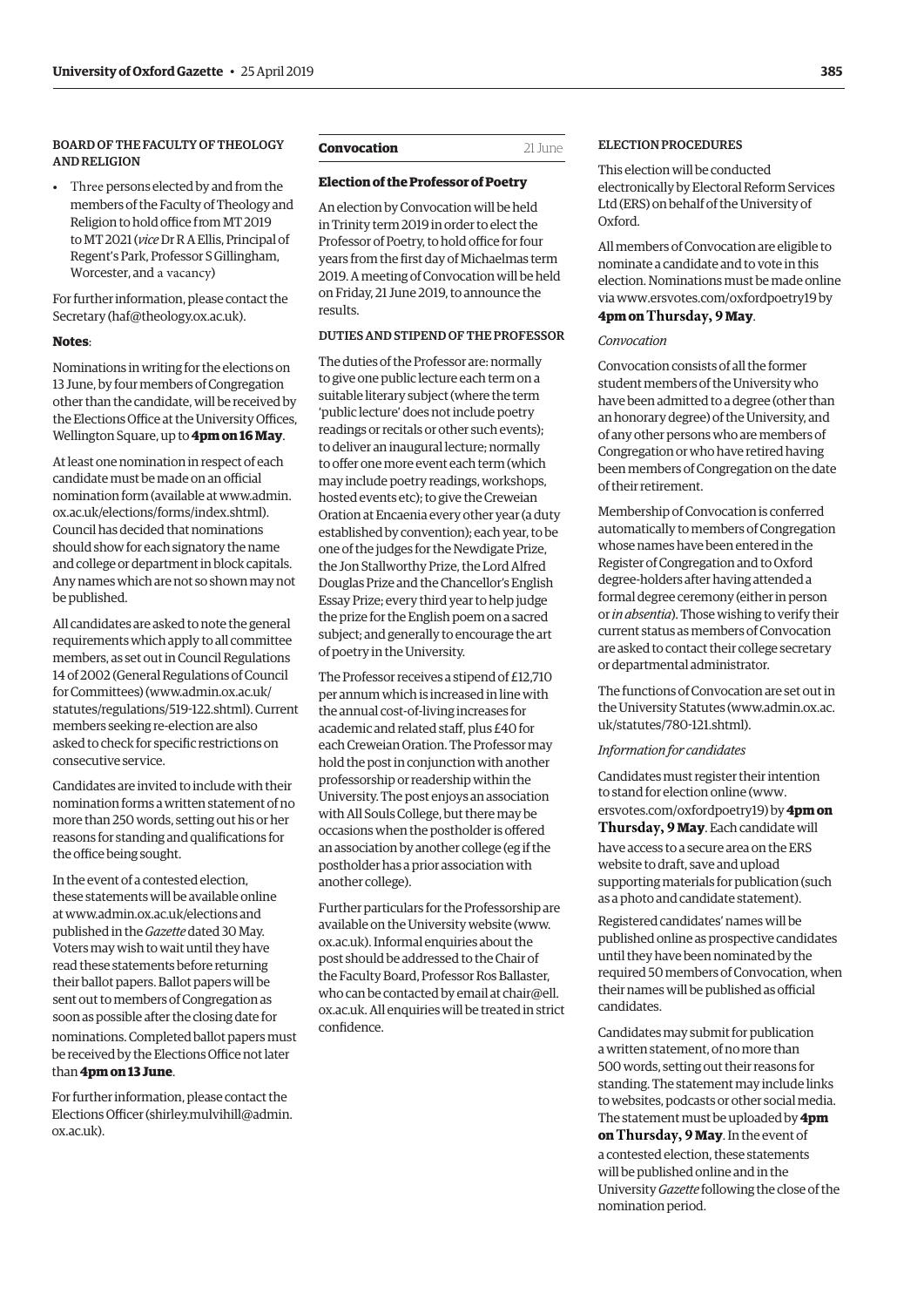## Advertisements

<span id="page-19-0"></span>Candidates must be of sufficient distinction to be able to fulfil the duties of the post and must not have held the Professorship on a previous occasion. Candidates may choose another person to act as their representative to the University throughout the election (the 'authorised representative').

#### *Nominations*

All members of Convocation are entitled to nominate a candidate in this election.

Nominations by 50 members of Convocation other than the candidate (who need not be a member of Convocation) must be submitted online [\(www.ersvotes.com/](http://www.ersvotes.com/oxfordpoetry19) [oxfordpoetry19\)](http://www.ersvotes.com/oxfordpoetry19) by **4pm on Thursday, 9 May**. The names of those nominators, whose eligibility to nominate has been verified, will be published online.

Please note that members who register to nominate a candidate will not have to register again to vote (see 'Voter registration' below) because membership of Convocation will be verified at the time of submitting the nomination.

#### *Voting arrangements*

If the election is not contested the result will be announced online and in the *Gazette* following the close of nominations. In the event of a contested election, an online ballot will be conducted by the Electoral Reform Services in accordance with the following procedures and the results announced at a meeting of Convocation on Friday, 21 June.

#### *Voter registration*

All members of Convocation who wish to vote in this election must register their intention to vote on [www.ersvotes.com/](http://www.ersvotes.com/oxfordpoetry19) [oxfordpoetry19](http://www.ersvotes.com/oxfordpoetry19) by **noon on Thursday, 6 June** (BST).

Once you have submitted your request to register, your details will be checked to ensure you are a member of Convocation and eligible to vote in this election. You will be notified by email if your request has been **unsuccessful**. If you are unable to register online, or have any queries about the registration process, a telephone helpline will be available during the registration period.

#### *Voting*

Registered voters will be able to vote online from Thursday, 23 May, until noon on Thursday, 20 June (BST). Voters will be sent instructions on how to vote once their eligibility to vote has been verified.

#### *Result of a contested election*

The result of a contested election will be announced in a meeting of Convocation at 3pm on Friday, 21 June, in Convocation House. Members of Convocation wishing to attend the meeting are asked to note that the wearing of gowns is optional. The result will subsequently be reported on the University's website and published in the Gazette.

#### FURTHER INFORMATION

Informal enquiries about the post should be addressed to the Chair of the Faculty Board, Professor Ros Ballaster, who can be contacted by email at [chair@ell.ox.ac.uk.](mailto:chair@ell.ox.ac.uk) All enquiries will be treated in strict confidence.

Further information about election procedures may be found in Council Regulations 8 of 2002 [\(www.admin.ox.ac.](http://www.admin.ox.ac.uk/statutes/regulations/1089-120.shtml) [uk/statutes/regulations/1089-120.shtml\).](http://www.admin.ox.ac.uk/statutes/regulations/1089-120.shtml)

Those wishing to verify their current status as members of Convocation are asked to contact their college secretary or departmental administrator.

Media enquiries should be directed to the University of Oxford News and Information Office (email: [news.office@admin.ox.ac.](mailto:news.office@admin.ox.ac.uk) [uk](mailto:news.office@admin.ox.ac.uk); tel: +44 (0)1865 (2)80528 or [stuart.](mailto:stuart.gillespie@admin.ox.ac.uk) [gillespie@admin.ox.ac.uk](mailto:stuart.gillespie@admin.ox.ac.uk); +44 (0)1865 283877).

All other queries should be addressed to the Elections Officer, Ms S L S Mulvihill, Council Secretariat, University Offices, Wellington Square, Oxford, OX1 2JD (email: [poetry.](mailto:poetry.election@admin.ox.ac.uk) [election@admin.ox.ac.uk](mailto:poetry.election@admin.ox.ac.uk); tel: +44 (0)1865 (2)80463).

#### **Advertising enquiries**

*Email*: [gazette.ads@admin.ox.ac.uk](mailto:gazette.ads@admin.ox.ac.uk) *Telephone*: 01865 (2)80548 *Web*[: https://gazette.web.ox.ac.uk/classified](https://gazette.web.ox.ac.uk/classified-advertising-gazette)advertising-gazette

#### **Deadline**

Advertisements are to be received by **noon on Wednesday** of the week before publication (ie eight days before publication). Advertisements must be submitted online.

#### **Charges**

Commercial advertisers: £30 per insertion of up to 70 words, or £60 per insertion of 71–150 words.

Private advertisers: £20 per insertion of up to 70 words, or £40 per insertion of 71–150 words.

See our website for examples of whether an advertisement is considered commercial [or private: https://gazette.web.ox.ac.uk/](https://gazette.web.ox.ac.uk/classified-advertising-gazette) classified-advertising-gazette.

#### **Online submission and payment**

Advertisements must be submitted and paid for online, using a credit card or debit card, through a secure website. For details, see https:/[/gazette.web.ox.ac.uk/classified](http://www.ox.ac.uk/gazette/classifiedadvertising)[advertising-](http://www.ox.ac.uk/gazette/classifiedadvertising)gazette.

#### **Extracts from the terms and conditions of acceptance of advertisements**

*General*

1. Advertisements are accepted for publication at the discretion of the editor of the *Gazette*.

*Note*. When an advertisement is received online, an acknowledgement will be emailed automatically to the email address provided by the advertiser. The sending of this acknowledgement does not constitute an acceptance of the advertisement or an undertaking to publish the advertisement in the *Gazette*.

2. The right of the *Gazette* to edit an advertisement, in particular to abridge when necessary, is reserved.

3. Advertisements must be accompanied by the correct payment, and must be received by the deadline stated above. *No refund can be made for cancellation after the acceptance of advertisements*.

4. Once an advertisement has been submitted for publication, no change to the text can be accepted.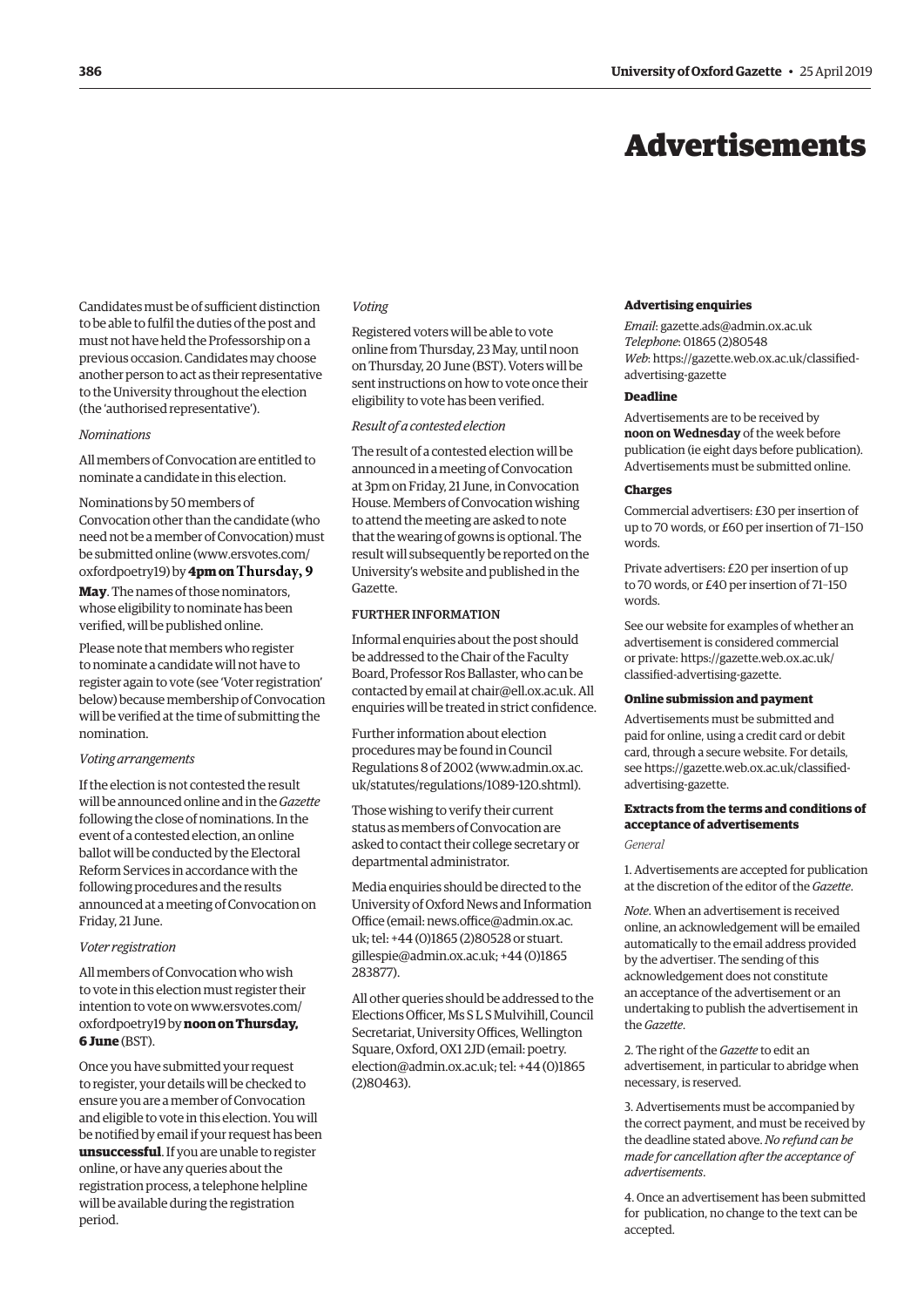<span id="page-20-0"></span>5. Voucher copies or cuttings cannot be supplied.

#### *Charges*

6. Two separate charging arrangements will apply, for commercial and private advertisers. The rates applicable at any time will be published regularly in the *Gazette*, and may be obtained upon enquiry. The rates, and guidance on applicability of each rate, are also available online.

The editor's decision regarding applicability of these rates to an individual advertiser will be final.

#### *Disclaimer*

**7. The University of Oxford and Oxford University Press accept no responsibility for the content of any advertisement published in the** *Gazette***. Readers should note that the inclusion of any advertisement in no way implies approval or recommendation of either the terms of any offer contained in it or of the advertiser by the University of Oxford or Oxford University Press.**

#### *Advertisers' Warranty and Indemnity* **13. The advertiser warrants:**

**(i) Not to discriminate against any respondents to an advertisement published in the** *Gazette* **on the basis of their gender, sexual orientation, marital or civil partner status, gender reassignment, race, religion or belief, colour, nationality, ethnic or national origin, disability or age, or pregnancy.**

(ii) That the advertisement does not contravene any current legislation, rules, regulations or applicable codes of practice.

(iii) That it is not in any way illegal or defamatory or a breach of copyright or an infringement of any other person's intellectual property or other rights.

*You are advised to view our full Terms and Conditions of acceptance of advertisements. Submission of an advertisement implies acceptance of our terms and conditions, which may be found at https://gazette.web.ox.ac. [uk/classified-advertising-gazette](https://gazette.web.ox.ac.uk/classified-advertising-gazette), and may also be obtained on application to Gazette Advertisements, Public Affairs Directorate, University Offices, Wellington Square, Oxford OX1 2JD.*

#### **Miscellaneous**

**The Anchor pub**, dining rooms and terrace – close to Jericho. We serve simple, honest, fresh food with daily changing seasonal specials, an extensive wine list and great beer. Our 2 private dining rooms can seat 14 and 16 and are available for meetings or dinner parties. We are open 9am–11pm Mon–Fri and 8am–11pm Sat and Sun. 2 Hayfield Rd, Oxford OX2 6TT. Tel:

01865 510282. Web: [www.theanchoroxford.](http://www.theanchoroxford.com) [com.](http://www.theanchoroxford.com)

**Stone Pine Design** card publisher specialising in wood engraving, linocuts and Oxfordshire. Beautifully produced, carefully selected designs by internationally renowned artists. Web: [www.stonepinedesign.co.uk.](http://www.stonepinedesign.co.uk)

**St Giles' Parish Rooms for hire**. Ideally located close to the city centre at 10 Woodstock Rd OX2 6HT. There is a main hall and a meeting room that can be hired together or separately, and full kitchen facilities. For enquiries regarding availability and to arrange a site visit, contact Meg Peacock, Benefice Manager: 07776 588712 or [sgsm.benefice.](mailto:sgsm.benefice.manager@gmail.com) [manager@gmail.com](mailto:sgsm.benefice.manager@gmail.com).

**Oxford Centre for Spiritual Growth** is holding a Reflective Study Day: 'Reasons of the heart: exploring the spiritual wisdom of Meister Eckhart' led by Professor Mark S Burrows, of the Protestant University of Applied Sciences, Bochum, 9.30am to 4pm on 4 May at the Quaker Meeeting House, 43 St Giles', Oxford. More info: [www.ocsg.uk.net.](http://www.ocsg.uk.net) Booking essential.

**Braziers Park**, an educational charity and community in the Chilterns Area of Outstanding Natural Beauty, is holding an open day on the May Day bank holiday, Mon, 6 May, 10am–4pm. Teas, music, house tours and information about events and courses. With a voluntary ethos and popularising mission, it might interest retiring academics or research students seeking a future audience. Ipsden, near Wallingford OX10 6AN. Web: [www.braziers.org.uk.](http://www.braziers.org.uk)

#### **Research participants sought**

**Volunteers with lazy eye wanted**. We are looking for volunteers aged 18–45 with a history of lazy eye, patching therapy or amblyopia to take part in our brain scanning study on how binocular vision relates to brain chemistry. Participants will be reimbursed for their time. If you are interested and would like more information, please contact Betina Ip by emailing [vision.study@dpag.ox.ac.uk](mailto:vision.study@dpag.ox.ac.uk) or visit [amblyopiaproject.wordpress.com](http://amblyopiaproject.wordpress.com).

**Feeling low?** Participants needed for emotional decision-making drug study. Seeking volunteers who are currently feeling depressed and not taking antidepressant treatment or undergoing psychological therapy, to participate in a study investigating the effects of a new medication on emotional decision-making. For more information, with no obligation to participate, email us at [restandstudy@psych.ox.ac.uk](mailto:restandstudy@psych.ox.ac.uk) or visit [www.](http://www.restandstudy.co.uk) [restandstudy.co.uk.](http://www.restandstudy.co.uk) You will be reimbursed for your time! REC Reference: 18/SC/0076.

**Feeling low despite antidepressants?**  Participants needed for emotional decisionmaking drug study. We are looking for

volunteers who are currently feeling depressed despite taking antidepressants, to participate in a study investigating the effects of a new medication on emotional decision-making. For more information, with no obligation to participate, email us at [restartstudy@psych.ox.ac.uk](mailto:restartstudy@psych.ox.ac.uk) or visit [www.](http://www.restartstudy.co.uk) [restartstudy.co.uk](http://www.restartstudy.co.uk). You will be reimbursed for your time. REC Reference: 18/SC/0074.

**Healthy men and women aged 30–50** are needed for a research study at the Oxford Biobank. Contribute to research into conditions such as diabetes, heart disease and obesity. For further information please contact [obb@ocdem.ox.ac.uk](mailto:obb@ocdem.ox.ac.uk) or 01865 857284.

**Register for Friends of Oxford Dementia and Ageing Research** (OxDARE). We are looking for healthy people over 40 years old who are interested in dementia and ageing research and would like to join our Friends of OxDARE Research Register. By joining you will find out about potential research opportunities and can get involved with research. Please email [oxdare@psych.ox.ac.](mailto:oxdare@psych.ox.ac.uk) [uk](mailto:oxdare@psych.ox.ac.uk) for an online registration form or more information.

**If you would like to keep abreast** of currently recruiting vaccine studies at the University for healthy adult volunteers and children, you can subscribe to the Oxford Vaccine Centre newsletters at [http://trials.ovg.ox.ac.uk/trials/](http://trials.ovg.ox.ac.uk/trials/subscribe-our-newsletter) [subscribe-our-newsletter.](http://trials.ovg.ox.ac.uk/trials/subscribe-our-newsletter) Subscribers can opt out at any time.

**Volunteers needed for Parkinson's Disease study** (ethics approval reference: R61310/ RE001). We are looking for individuals aged 50–75 who have been diagnosed with Parkinson's Disease in the last 6 years to take part in a research study assessing the effects of their usual medication on learning and memory. If you are interested and would like more information, please contact us: [pdcognition@psych.ox.ac.uk](mailto:pdcognition@psych.ox.ac.uk) or 01865 618245. Time and travel expenses will be reimbursed.

#### **Groups and societies**

**The Oxford University Newcomers' Club** at the University Club, 11 Mansfield Rd, OX1 3SZ, welcomes the wives, husbands or partners of visiting scholars, of graduate students and of newly appointed academic and administrative members of the University. We offer help, advice, information and the opportunity to meet others socially. Informal coffee mornings are held in the club every Wednesday 10.30am–noon (excluding the Christmas vacation). Newcomers with children (aged 0–4) meet every Fri in term 10.15am–11.45am. We have a large programme of events including tours of colleges, museums and other places of interest. Other term-time activities include a book group, informal conversation group, garden group, antiques group, an opportunity to explore Oxfordshire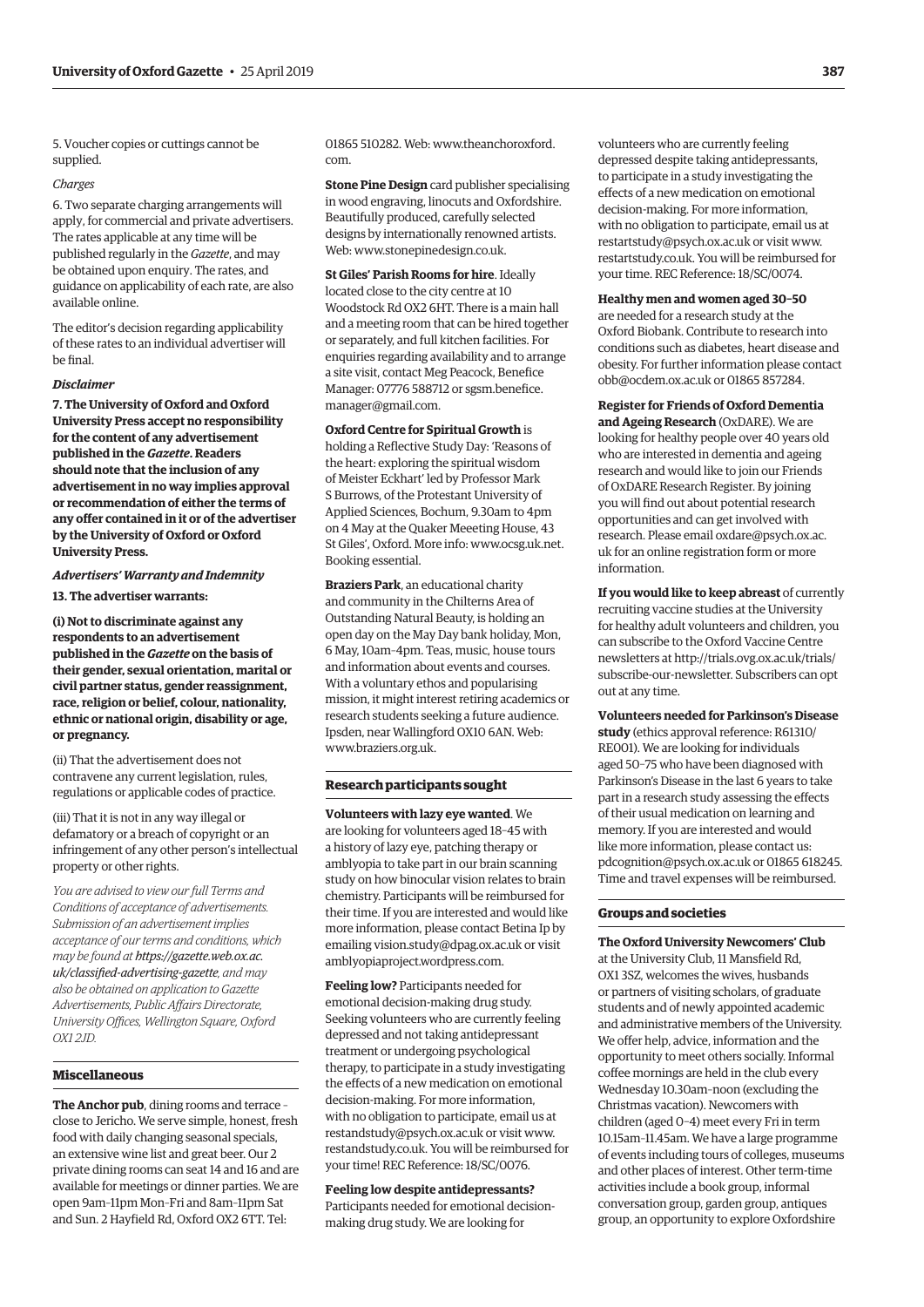and an Opportunities in Oxford group. Visit our website: [www.newcomers.ox.ac.uk](http://www.newcomers.ox.ac.uk).

**Oxford Research Staff Society** (OxRSS) is run by and for Oxford research staff. It provides researchers with social and professional networking opportunities, and a voice in University decisions that affect them. Membership is free and automatic for all research staff employed by the University of Oxford. For more information and to keep up to date, see: web: [www.oxrss.ox.ac.uk](http://www.oxrss.ox.ac.uk); Facebook: [http://fb.me/oxrss;](http://fb.me/oxrss) Twitter: @[ResStaffOxford](https://twitter.com/resstaffoxford); mailing lis[t: researchstaf](mailto:researchstaff-subscribe@maillist.ox.ac.uk)f[subscribe@maillist.ox.ac.uk.](mailto:researchstaff-subscribe@maillist.ox.ac.uk)

#### **Restoration and Conservation of Antique Furniture**

**John Hulme** undertakes all aspects of restoration. 30 years' experience. Collection and delivery. For free advice, telephone or write to the Workshop, 11A High St, Chipping Norton, Oxon, OX7 5AD. Tel: 01608 641692.

#### **Sell your unwanted books**

**Sell your unwanted books** at competitive prices. If you need extra space or are clearing college rooms, a home or an office, we would be keen to quote for books and CDs. Rare items and collections of 75 or more wanted if in VG condition; academic and non-academic subjects. We can view and collect. Contact Graham Nelson at History Bookshop Ltd on 01451 821660 or [sales@historybookshop.com.](mailto:sales@historybookshop.com)

#### **Antiques bought and sold**

**Wanted and for sale** – quality antiques such as furniture, fire guards, grates and related items, silver, pictures, china and objets d'art. Please contact Greenway Antiques of Witney, 90 Corn Street, Witney OX28 6BU on 01993 705026 or 07831 585014 or email [jean\\_greenway@hotmail.com.](mailto:jean_greenway@hotmail.com)

#### **Services Offered**

**Big or small, we ship it all**. Plus free pick up anywhere in Oxford. Also full printing services available (both online and serviced), 24-hour photocopying, private mailing addresses, fax bureau, mailing services and much more. Contact or visit Mail Boxes Etc, 266 Banbury Rd, Oxford. Tel: 01865 514655. Fax: 01865 514656. Email: [staff@mbesummertown.co.uk.](mailto:staff@mbesummertown.co.uk) Also at 94 London Rd, Oxford. Tel: 01865 741729. Fax: 01865 742431. Email: [staff@](mailto:staff@mbeheadington.co.uk) [mbeheadington.co.uk](mailto:staff@mbeheadington.co.uk).

**Airport transfer/chauffeur service**. If you are looking for a reliable and experienced transfer service I would be happy to discuss your needs. Last year I handled 328 airport transfers successfully and I have over 20 years' experience. Account customers welcome and all major credit cards accepted. Comfortable

and reliable Heathrow service. Contact Tim Middleton. Tel: 07751 808763 or email: [timothy.middleton2@btopenworld.com.](mailto:timothy.middleton2@btopenworld.com)

**Independent Pensions and Financial** 

**Advice**. Austin Chapel Independent Financial Advisers LLP provide bespoke pensions and financial advice to staff working for the University of Oxford. We provide Annual Allowance and Lifetime Allowance pension tax mitigation advice and calculations. In addition, we can provide projections of future pension benefits to ensure your retirement plans are on course to meet your retirement income requirements. We also offer an independent investment review service to help ensure that your investment portfolio still meets your current attitude to risk and is tax efficient. The initial meeting can be held at your workplace, home or our central Oxford offices. There is no cost for the initial meeting. For more information contact Gary O'Neill on 01865 304094 or email [gary.oneill@](mailto:gary.oneill@austinchapel.co.uk) [austinchapel.co.uk](mailto:gary.oneill@austinchapel.co.uk).

**Carpenter/joiner**. For bookcases, wardrobes, etc, made on site to your specifications. Portfolio available. Call Rob Guthrie on 01608 677423 (evening) or 07961 444957 (daytime). Email: [rob.s.guthrie@gmail.com.](mailto:rob.s.guthrie@gmail.com)

#### **Situations Vacant**

**Are you looking for interesting and stimulating temporary work?** Are you available immediately to work in and around the Oxford area? Do you have administration or clerical skills? Then we would be very interested in talking to you. The Temporary Staffing Service is an internal department supplying temporary workers to a wide range of temporary assignments across the vast network of departments within the University. Further information: 01865 612360, [tssapply@](mailto:tssapply@admin.ox.ac.uk) [admin.ox.ac.uk](mailto:tssapply@admin.ox.ac.uk) or [www.admin.ox.ac.uk/tss/](http://www.admin.ox.ac.uk/tss/tempstaff) [tempstaff.](http://www.admin.ox.ac.uk/tss/tempstaff)

#### **Houses to Let**

**Sunny 3-bedroom house** with garden in quiet residential street. Ideal for visiting academic with family. Close to Wolvercote primary school, playground, bus stop and Port Meadow. 10 mins by bicycle from city centre and railway station. Available from Aug, furnished or unfurnished. £1,400 pcm. Contact [williamunderhill@gmail.com](mailto:williamunderhill@gmail.com).

#### **Flats to Let**

**Available to rent from 13 Jun**: tastefully furnished, 1,500 sq ft 3-bedroom apartment recently renovated to a very high standard. Located in the sought-after development of Murray Court, Banbury Rd. Off-street parking, garage and communal garden included. Perfect for visiting academics due to proximity to city centre, University

departments, Summertown and frequent bus services. £2,950 pcm. Call Finders Keepers on 01865 311011 or email [emelye.hunston@](mailto:emelye.hunston@finderskeepers.co.uk) [finderskeepers.co.uk](mailto:emelye.hunston@finderskeepers.co.uk) for more information.

#### **House Swaps**

**Family from Paris** seeking to swap their home for a home in Oxford in Aug 2019 (ideally 10–25). The parents are university professionals attending a conference. Would like to be centrally placed and require a large enough home to sleep 6. Their own home is 4 mins' walk to the Porte de Versailles metro station; large flat, 5 bedrooms, accommodating 7 people. Please contact: [0468abc@free.fr.](mailto:0468abc@free.fr)

#### **Accommodation Offered**

**scottfraser** – market leaders for quality Oxfordshire property. Selling, letting, buying, renting, investing – we are here to help. Visit [www.scottfraser.co.uk](http://www.scottfraser.co.uk) for more information or call: Headington sales: 01865 759500; Summertown sales: 01865 553900; East Oxford sales: 01865 244666; Witney sales: 01993 705507; Headington lettings: 01865 761111; Summertown lettings: 01865 554577; East Oxford and student lettings: 01865 244666; Witney lettings: 01993 777909.

**Our secluded garden studio** is a clean, tidy, furnished room with double bed, desk and fast Wi-Fi. Self-contained timber building with own entrance. Private bathroom, kitchenette and garden terrace. Quiet residential street in Cutteslowe, 10 mins to central Oxford. £250 pw including bills. Viewings welcome. Contact David: 07984 496326 or [dg381@](mailto:dg381@yahoo.com) [yahoo.com](mailto:dg381@yahoo.com).

**Old Headington**, 10 mins from John Radcliffe, furnished flatlet for 1, bed/sitting room, kitchen/dining room, shared bathroom. Lovely location in grade II-listed building in conservation area, quiet with rural views. £620 pcm; no bills except for electric. Call Rosemary on 01865 761550 or email [joss@](mailto:joss@rareformnewmedia.com) [rareformnewmedia.com](mailto:joss@rareformnewmedia.com).

**Fully furnished annexe**, to suit single person or couple, in Chalgrove, 10 miles from Oxford city centre. Private entrance, hallway, sitting room with French doors to terrace, double bedroom, bathroom with shower, kitchen with dining area. Level access to all rooms. Wi-Fi and phone line. Off-road parking. Rural location but close to shops. Rent: £850 pcm including council tax, gas and Wi-Fi. Contact: [rachel.bray@careers.ox.ac.uk.](mailto:rachel.bray@careers.ox.ac.uk)

#### **Self-catering Apartments**

**Visiting Oxford?** Studio, 1-, 2- and 3-bed properties conveniently located for various colleges and University departments. Available from 1 week to several months. Apartments are serviced, with linen provided and all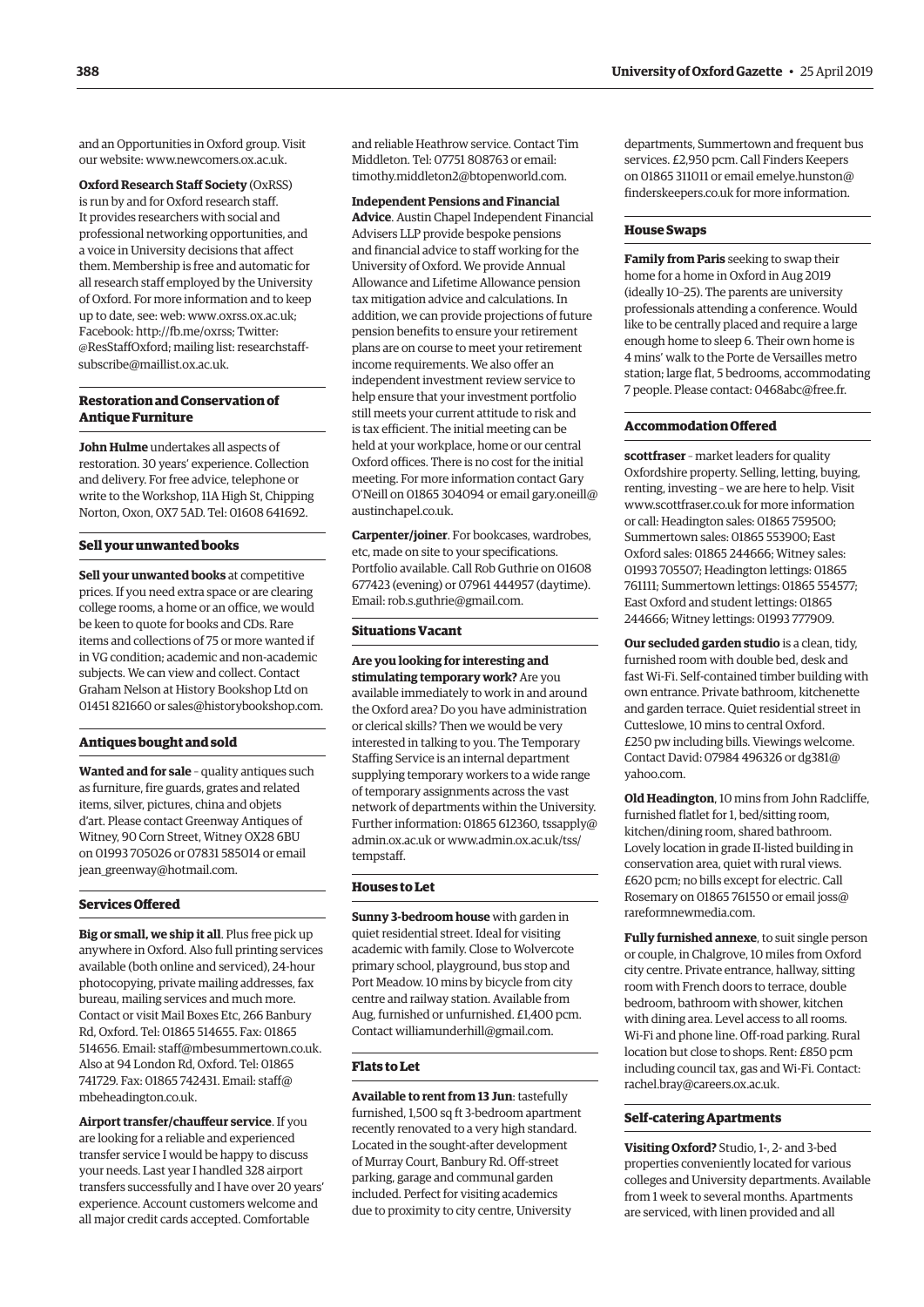<span id="page-22-0"></span>bills included. Details, location maps and photos can be found on our website at [www.](http://www.shortletspace.co.uk) [shortletspace.co.uk.](http://www.shortletspace.co.uk) Contact us by email on [stay@shortletspace.co.uk](mailto:stay@shortletspace.co.uk) or call us on 01993 811711.

**Shortlet studios** for singles or couples needing clean, quiet self-catering accommodation for weeks or months. Handy for High St (town, colleges), Cowley Rd (shops, restaurants), University sportsground (gym, pool), Oxford Brookes campuses, buses (London, airports, hospitals). Modern, selfcontained, fully furnished including cooking and laundry facilities, en-suite bathroom, Wi-Fi broadband, TV/DVD/CD, central heating, cleaning and fresh linen weekly. Off-road parking for cars and bikes. Taxes and all bills included. Enquiries: [stay@oxfordbythemonth.](mailto:stay@oxfordbythemonth.com) [com.](mailto:stay@oxfordbythemonth.com)

**Looking for 5-star serviced accommodation** right in the heart of the city? Swailes Suites offer city centre, award-winning maisonettes and apartments providing that 'home from home' feel that will help you get the most out of your stay. The Swailes Suites 'easy in, easy out' flexible booking arrangements, from 3 days to 6 months, together with good transport links make arrival and departure hassle-free. Check out our website at [www.](http://www.swailessuites.co.uk) [swailessuites.co.uk,](http://www.swailessuites.co.uk) contact Debbie on 01865 318547 or email [debbie@nops.co.uk.](mailto:debbie@nops.co.uk) Office established more than 25 years in 47 Walton Street, Jericho, OX2 6AD.

**Affordable serviced accommodation** from £70 a night. Luxury apartments and houses within a short walk to the centre of Oxford suitable for singles, couples, families, professionals. Bills, taxes, internet, linen, housekeeping, self-check-in, cooking facilities, TV, heating, private parking (at some locations), private bathroom included. Stays from 2 days upwards with discounts for long-term bookings. Over 40 years of property letting experience. Enquiries: [info@](mailto:info@sleepandstayoxford.com) [sleepandstayoxford.com.](mailto:info@sleepandstayoxford.com)

#### **Holiday Lets**

**Cornwall cottage and restored chapel**

in quiet hamlet on South West Coast Path within 100m of the sea and minutes from Caerhays and Heligan. Each property sleeps 6. Comfortably furnished, c/h, wood burner and broadband. Ideal for reading, writing, painting, walking, bathing, bird watching. Beautiful beach perfect for bucket and spade family holidays. Short winter breaks available from £250. Tel: 01865 558503 or 07917 864113. Email: [gabriel.amherst@btconnect.com.](mailto:gabriel.amherst@btconnect.com) See: [www.cornwallcornwall.com](http://www.cornwallcornwall.com).

**Choose from over 11,000 holiday villas** and apartments in Spain with Clickstay. We make it easy for you to make the perfect choice with our verified renter reviews and

a dedicated customer services team. You

can choose from modern apartments in Mallorca to whitewashed traditional fincas in Tenerife from just £73 pw! Many of our rental properties have private pools, sea views and large gardens with BBQ facilities. See: [www.](http://www.clickstay.com/spain) [clickstay.com/spain.](http://www.clickstay.com/spain)

**Assisi holiday home**. Traditional stone farmhouse, oak beams, far-reaching views in Umbrian national park. 2 apartments available, 1 with 2 double bedrooms, kitchen and bathroom. Second with double bedroom, bathroom, large kitchen. Lake Como apartment for 2 in quiet village. Double bedroom, kitchen/dining room with terrace directly overlooking lake. See [http://](http://casellarosmarino.co.uk) [casellarosmarino.co.uk](http://casellarosmarino.co.uk) for photographs of both properties. Price for either property: £350 wk or £650 fortnight. Contact Rosemary: 01865 761550 or [joss@rareformnewmedia.](mailto:joss@rareformnewmedia.com) [com.](mailto:joss@rareformnewmedia.com)

#### **Deep Liguria inland holiday apartments**.

Lecturers, professors, or those on sabbatical/ retired; writers, painters, artists, musicians, walkers: your fully equipped self-catering home at 800mt behind Genoa/Savona. 2 nights minimum stay. Reduced weekly/ monthly rates. Superb yearly rates from €1,800 plus bills. Those interested in buying: come to stay first. Contact Zoraida Quintero-Hardie at: +393343530465, or visit [www.](http://www.deepliguria.com) [deepliguria.com.](http://www.deepliguria.com)

#### **Property for Sale**

**Mosaics, Oxford** – an exciting new development and demonstrator NHS Healthy New Town – within easy reach of the city and Headington via networks of cycle routes and public transport. Stylish and architecturally elegant properties: from 1-bedroom modern apartments to spacious detached family houses. Show apartment and home open daily 10am–5.30pm. Help to Buy available. Contact Savills: 01865 269010. For more information see:<http://mosaicsoxford.co.uk>.

## **Notifications** of Prizes, Grants and Funding

Please refer to the website, or contact the email address shown, for further details of the awards below.

Students of the University should refer to the Student Funding website for advice on fees and funding at [www.ox.ac.uk/](http://www.ox.ac.uk/feesandfunding) [feesandfunding.](http://www.ox.ac.uk/feesandfunding)

#### **Faculty of History: Roy Foster Irish Government Senior Scholarship in the History and Culture of Ireland**

Faculty of History; Roy Foster Irish Government Senior Scholarship in the History and Culture of Ireland, funded by the Irish Soldiers and Sailors Land Trust of the Irish Government, the Bryan Guinness Charitable Trust and the Normanby Foundation; open to those recently awarded a postgraduate degree or in the final stages of a postgraduate degree; £14,000; 20 May; [www.history.ox.ac.uk/home](http://www.history.ox.ac.uk/home)